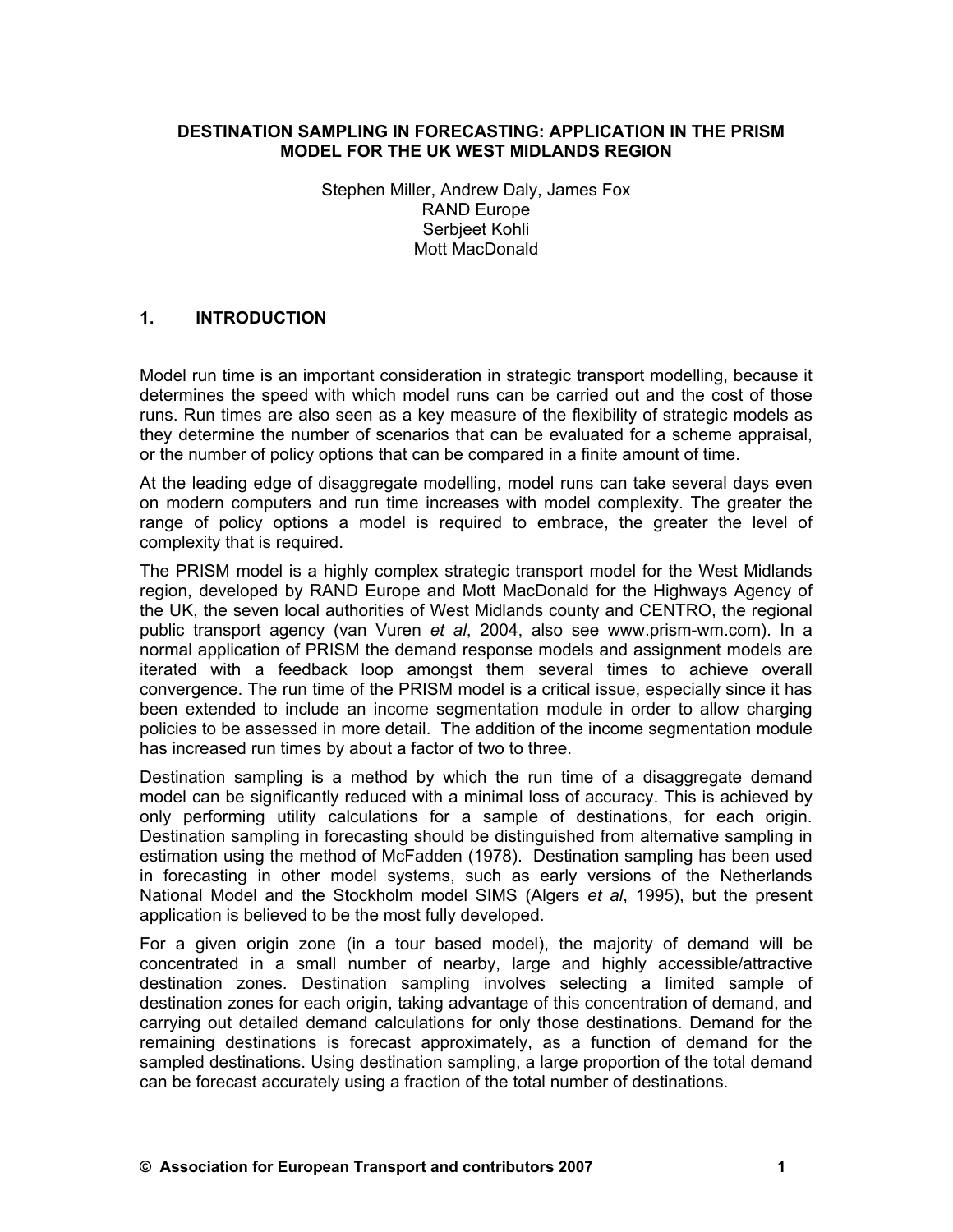In this paper we describe the implementation of destination sampling in the PRISM demand model and present results to demonstrate the run time savings that can be achieved and the amount of error in the model forecasts when compared to a model run with no destination sampling.

We also highlight the assumptions implicit in the destination sampling calculations, and indicate how these assumptions relate to the amount of error in the forecasts.

## **2. THE CASE FOR DESTINATION SAMPLING**

The PRISM demand model predicts demand for six major travel purposes, each of which involves a loop over 830 tour origins, eight main modes, up to 180 population segments and 898 tour destinations. Before destination sampling was implemented, the run time of the demand model constituted more than half of the total run time of the PRISM model. The remaining run time was consumed by the network assignment component. Less detailed models are used to make predictions for three other travel purposes and for travel to and from the international airport; these models are not considered in this paper – they consume a much smaller fraction of the run time.

For each purpose, the run time of the demand model is approximately proportional to the number of destinations for which utility calculations are performed. As noted in the introduction, for each tour origin the majority of demand is concentrated over a small number of destinations. By performing the utility calculations for only a small sample of high-demand destinations for each origin zone, the run time of the demand model can be reduced significantly. Because the majority of demand is concentrated over these destinations, using an approximation to forecast demand to other destinations should introduce only a small amount of error<sup>1</sup> into the forecasts. A straightforward approach is to use a fixed number of destinations per origin, for a given purpose. The number may differ for different purposes.

Table 1 illustrates the extent to which demand from each origin is concentrated over a small number of destinations in PRISM, for each of the six major travel purposes. For the PRISM base year synthetic<sup>2</sup> demand matrices, it shows the number of destinations that would need to be sampled, per origin, in order to capture a given percentage of overall demand. These figures are based on synthetic model results from a PRISM 2.0 run with full income segmentation, using one P&R station alternative for each destination.

| Percentage | Commute | Shopping | Other   | Education |           |          |  |  |  |
|------------|---------|----------|---------|-----------|-----------|----------|--|--|--|
| of demand  |         |          | Primary |           | Secondary | Tertiary |  |  |  |
| 70%        | 55      | 16       | 35      | 5         | 8         | 13       |  |  |  |
| 75%        | 73      | 21       | 49      | 7         | 10        | 18       |  |  |  |
| 80%        | 99      | 30       | 70      | 11        | 14        | 27       |  |  |  |
| 85%        | 137     | 43       | 103     | 16        | 20        | 41       |  |  |  |
| 90%        | 197     | 65       | 158     | 27        | 30        | 67       |  |  |  |
| 95%        | 310     | 115      | 268     | 54        | 51        | 128      |  |  |  |

#### **Table 1: Number of destinations to capture a given percentage of demand, by purpose**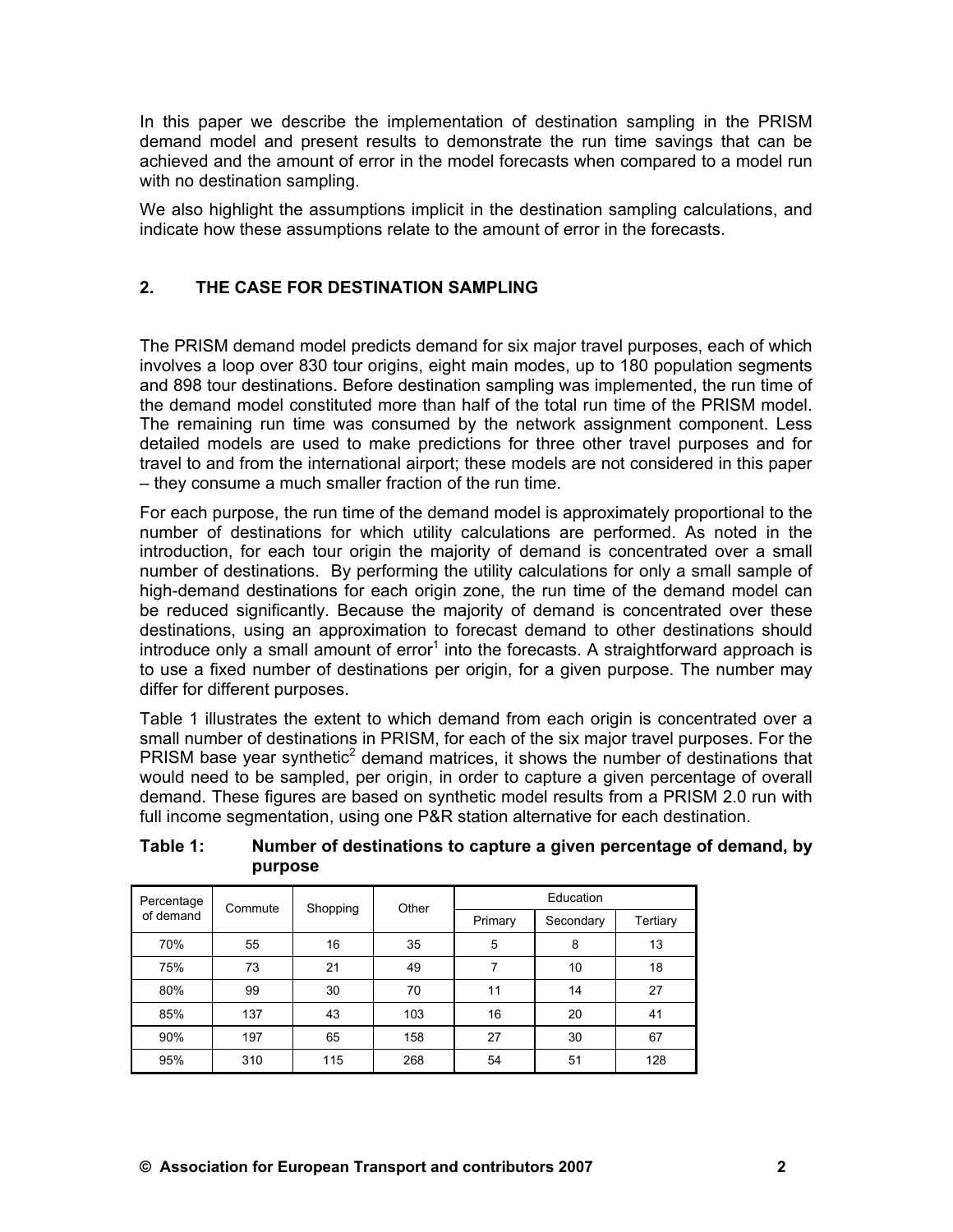Table 2 shows the figures in Table 1 as a percentage of the full set of 898 destinations and, since the run time is approximately proportional to the number of destinations used, suggests the run time savings that could potentially be achieved by this method. Those run time savings are not quite achieved in practice, because there is some run time overhead that is not proportional to the number of destinations, and there is an additional run time overhead associated with destination sampling.

| Percentage | Commute | Shopping | Other   | Education |           |          |  |  |  |
|------------|---------|----------|---------|-----------|-----------|----------|--|--|--|
| of demand  |         |          | Primary |           | Secondary | Tertiary |  |  |  |
| 70%        | 6.1%    | 1.8%     | 3.9%    | 0.6%      | 0.9%      | 1.4%     |  |  |  |
| 75%        | 8.1%    | 2.3%     | 5.5%    | 0.8%      | 1.1%      | 2.0%     |  |  |  |
| 80%        | 11.0%   | 3.3%     | 7.8%    | 1.2%      | 1.6%      | 3.0%     |  |  |  |
| 85%        | 15.3%   | 4.8%     | 11.5%   | 1.8%      | 2.2%      | 4.6%     |  |  |  |
| 90%        | 21.9%   | 7.2%     | 17.6%   | 3.0%      | 3.3%      | 7.5%     |  |  |  |
| 95%        | 34.5%   | 12.8%    | 29.8%   | 6.0%      | 5.7%      | 14.3%    |  |  |  |

| Table 2: |                    | Percentage of destinations to capture a given percentage of |  |  |  |
|----------|--------------------|-------------------------------------------------------------|--|--|--|
|          | demand, by purpose |                                                             |  |  |  |

The extent to which demand is concentrated over a small number of destinations differs for each purpose. The concentration is greatest for primary and secondary education, where 95% of demand is concentrated over the fifty or so most popular destinations for each origin. The concentration is least for commute trips, where more than 300 destinations for each origin are needed to capture 95% of demand. This is to be expected: commuters are known to travel longer distances than primary and secondary school pupils to their place of work/education<sup>3</sup>.

## **3. DESTINATION SAMPLING METHODOLOGY**

There are essentially two separate questions to be answered in defining a destination sampling scheme:

- 1. Which destinations to sample for each origin (for each purpose);
- 2. How to handle unsampled destinations, which raises two further, closely related questions:
	- How to forecast demand approximately for unsampled destinations;
	- How to forecast tour frequency based on incomplete accessibility information<sup>4</sup>.

This section describes the approaches taken to these two issues in PRISM, and outlines some of the alternatives that could be considered.

## **3.1 Selecting a sample**

The results in section 2 show that the level of concentration of demand across the most attractive destinations is different for each purpose. We would also expect *different*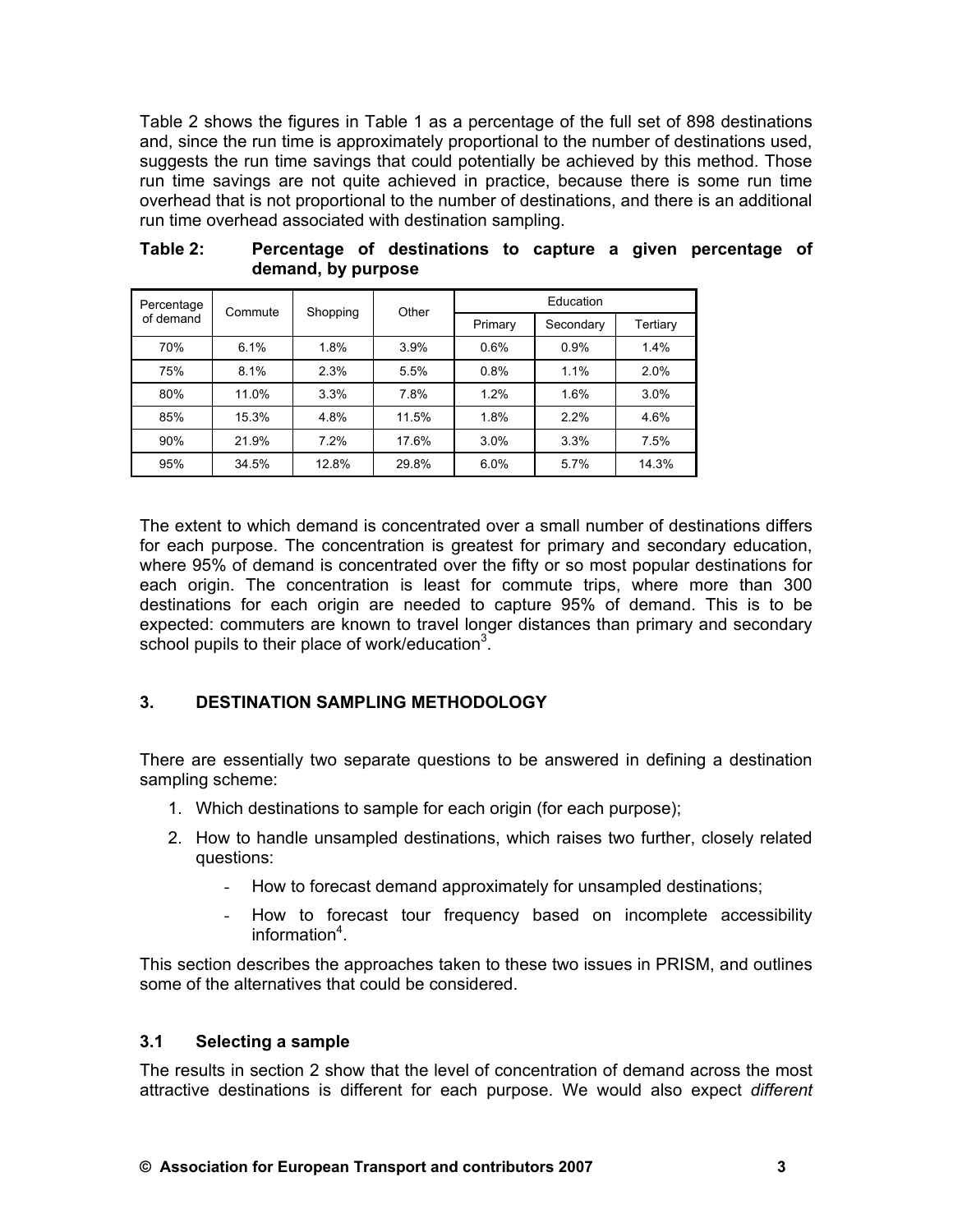destinations to be most attractive for each purpose. Therefore, we use different destination samples for each purpose, of different sizes.

The simplest way to select a sample of destinations for each origin would be to choose the *n* most attractive destinations, based on demand in the base year (and potentially correcting for any changes in attraction variables). This approach would ensure that the largest possible fraction of demand is forecast directly, for a given size of sample *n*.

Unfortunately, choosing only the most attractive destinations would mean that there was a bias in the destination sample towards nearby destinations. Short journeys would be forecast directly, and longer journeys will be forecast approximately by extrapolating the results for short journeys. This could mean that the effect of overall changes in accessibility (caused by e.g. road user charging, or increased congestion) would be underestimated, because the effect on the utility of short journeys would be smaller than for longer journeys. Ultimately, this would be likely to lead to a bias in trip lengths.

It is important that some distant, and therefore unattractive, destinations are sampled to reduce the problem of bias towards short journeys. For PRISM we considered two approaches to this problem: importance sampling, and sampling using groups of zones. Importance sampling was chosen, because it provides a trade off between obtaining some coverage of distant destinations - hence reducing or eliminating bias to trip lengths - and predicting the highest possible fraction of demand directly through sampled destinations.

#### **3.1.1 Importance sampling**

In importance sampling, a sample of destinations is selected at random by choosing one destination in turn from the set of all destinations, without replacement. At each step, the probability of each remaining destination being selected is proportional to the expected demand for that destination: the 'expected demand' is a basic estimate of demand in the forecasting year, e.g. calculated by multiplying base year demand<sup>5</sup> by any known changes in attraction variables. If one sample is being prepared for use in all applications, as is the case in PRISM, then changes to the attraction variables are not be known in advance so importance sampling is based purely on demand in the base year.

Importance sampling will ensure that a number of distant, less attractive destinations are sampled for each origin. For commute travel, 95% of base year demand can be accounted for by the 310 most attractive destinations; the remaining 5% being distributed over 588 other destinations. In a sample of 100 destinations created by importance sampling, one might expect five of these 588 other destinations to be selected. In other words, the destinations making up the last 5% of demand might be expected to make up 5% of any sample $6$ .

While importance sampling captures some distant destinations, to ensure that trip lengths are not biased, the trade off is that it does not achieve the same efficiency - in terms of the percentage of demand captured by a destination sample of given size - as simply choosing the most attractive destinations.

Table 3 shows the percentage of destinations that need to be sampled for each origin, in order to capture a given percentage of overall demand using importance sampling, for each of the major travel purposes in PRISM. These figures are based on synthetic model results from a PRISM 2.0 run with full income segmentation, using one P&R station alternative for each destination.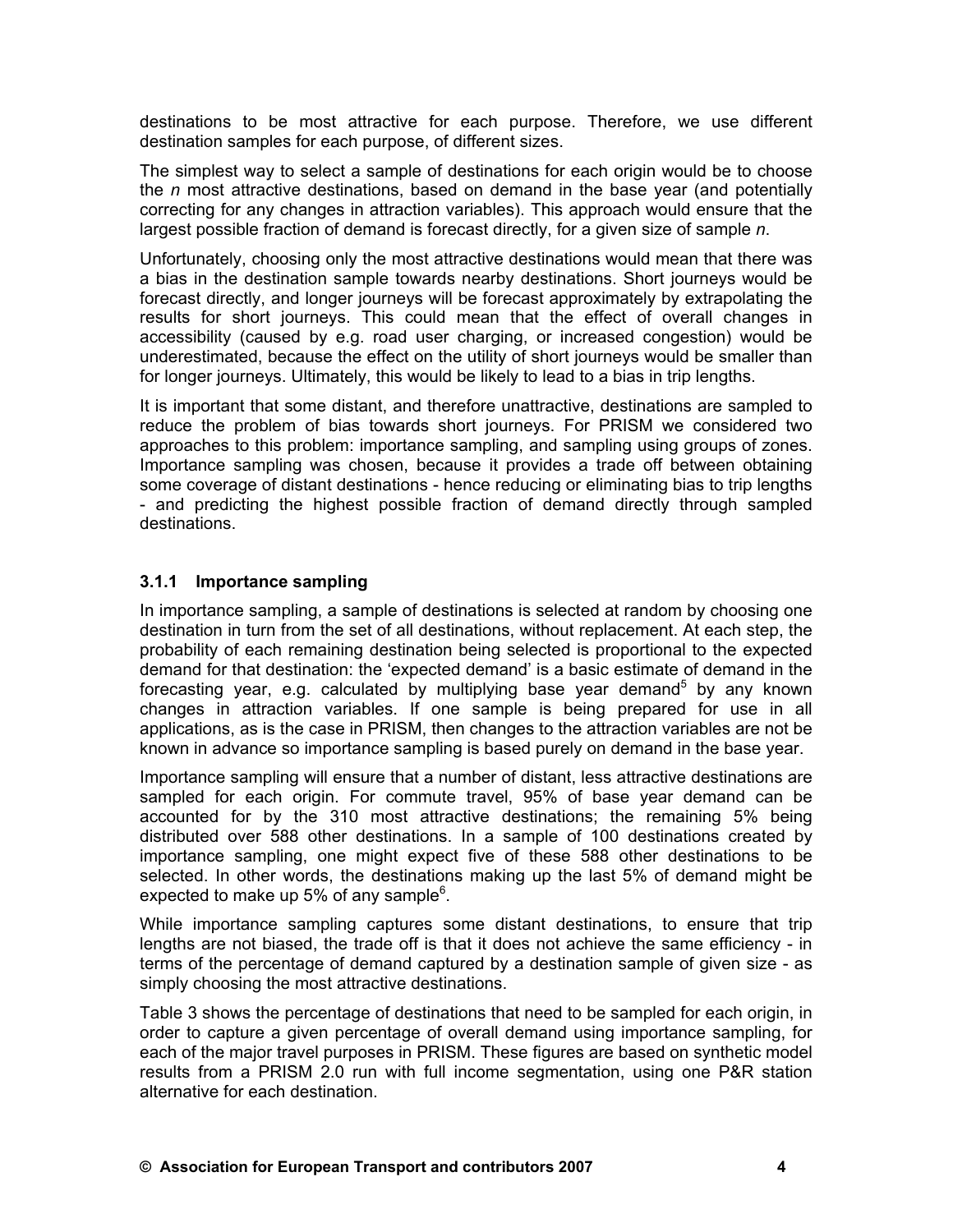| Percentage | Commute | Shopping | Other | Education |           |          |  |  |
|------------|---------|----------|-------|-----------|-----------|----------|--|--|
| of demand  |         |          |       | Primary   | Secondary | Tertiary |  |  |
| 70%        | 11.0%   | 3.3%     | 7.7%  | 1.1%      | 1.6%      | 2.9%     |  |  |
| 75%        | 13.9%   | 4.2%     | 10.1% | 1.6%      | 2.0%      | 3.9%     |  |  |
| 80%        | 17.7%   | 5.7%     | 13.4% | 2.1%      | 2.6%      | 5.3%     |  |  |
| 85%        | 22.9%   | $7.7\%$  | 18.3% | 3.1%      | 3.5%      | 7.7%     |  |  |
| 90%        | 30.6%   | 10.9%    | 25.7% | 4.8%      | 4.9%      | 11.6%    |  |  |
| 95%        | 43.9%   | 17.8%    | 39.1% | 8.7%      | 7.7%      | 20.3%    |  |  |

## **Table 3: Percentage of destinations to capture given percentage of demand by importance sampling**

These figures can be compared with those in Table 2, which was based on selecting the most attractive destinations for each origin directly.

The random aspect of importance sampling means that the demand captured will differ slightly from one sampling run to another, but the results are very stable. This is demonstrated by Table 4, which shows the corresponding *number* of destinations that need to be sampled for each origin for three importance sampling runs. Of course, the actual zones selected vary from run to run.

| Table 4: | Number of destinations to capture given percentage of demand: |
|----------|---------------------------------------------------------------|
|          | three importance sampling runs                                |

| Percentage | Commute     | Shopping    | Other       | Education |           |             |  |  |
|------------|-------------|-------------|-------------|-----------|-----------|-------------|--|--|
| of demand  |             |             |             | Primary   | Secondary | Tertiary    |  |  |
| 70%        | 99 99 99    | 30 30 29    | 69 68 68    | 10 10 10  | 14 14 14  | 26 26 25    |  |  |
| 75%        | 125 125 125 | 38 38 38    | 91 90 90    | 14 14 13  | 18 17 18  | 35 35 35    |  |  |
| 80%        | 159 159 159 | 50 51 51    | 120 120 120 | 19 19 19  | 23 23 23  | 48 48 48    |  |  |
| 85%        | 206 206 206 | 68 69 68    | 163 163 164 | 27 28 27  | 31 31 31  | 69 68 69    |  |  |
| 90%        | 275 275 275 | 98 98 98    | 230 230 231 | 43 43 43  | 44 43 44  | 104 104 104 |  |  |
| 95%        | 394 394 394 | 160 160 160 | 351 351 351 | 78 78 78  | 69 69 69  | 181 182 181 |  |  |

## **3.1.2 Groups of zones**

Another way to ensure some coverage of distant zones in destination sampling is to define groups of geographically close zones. This approach has previously been used in the Netherlands National Model taking advantage of the zone/sub zone structure of that particular model. In later versions, it was replaced with forecasting based on 100% of destinations.

A destination sample is created (e.g.) by including all zones within a certain distance of the origin, and then sampling one zone from each group beyond this threshold. By cycling through the zones within a group for successive origins, we can ensure even coverage. A second threshold could also be specified beyond which sampling is more sparse.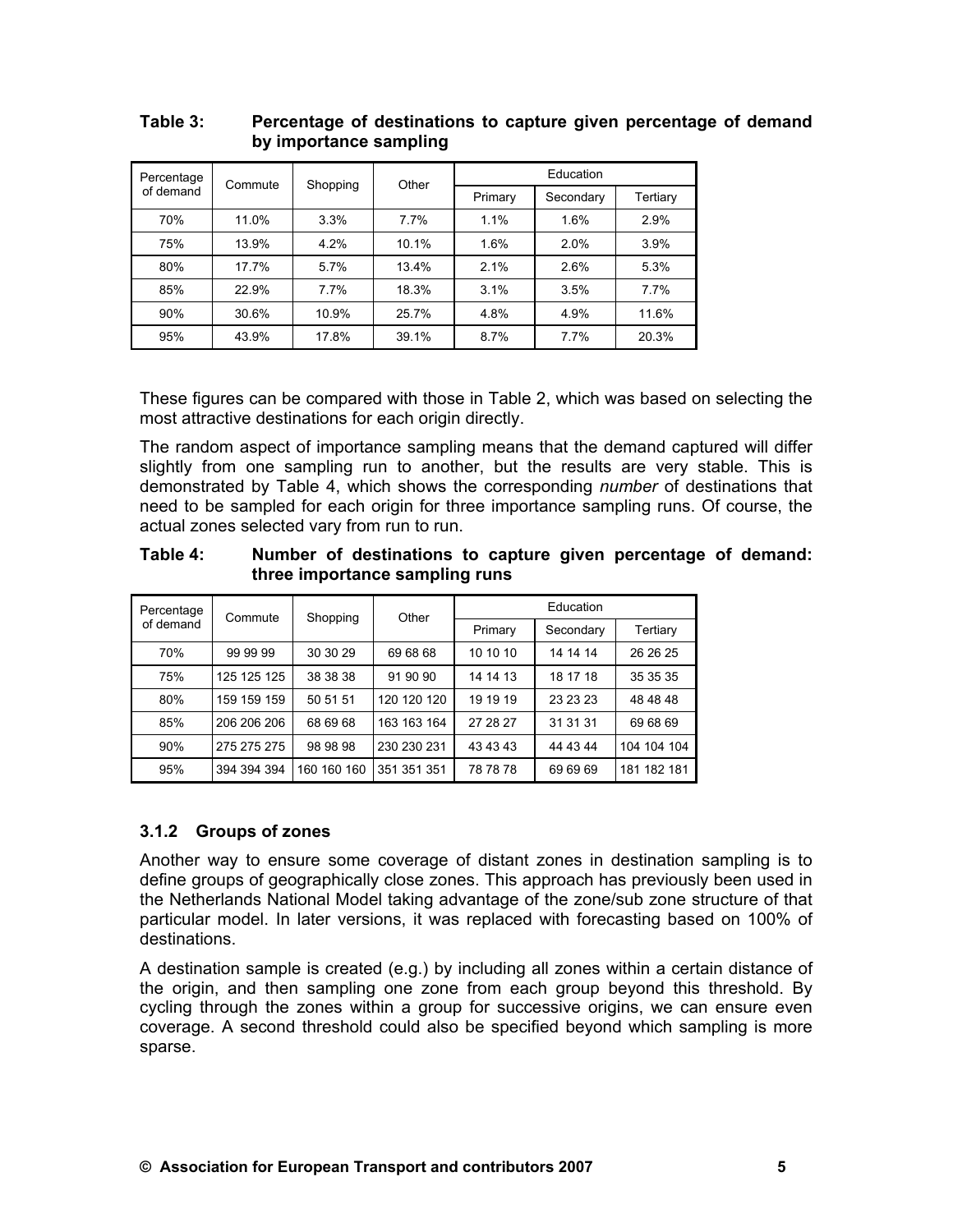A refinement to this method might sample all zones up to a certain demand threshold, instead of a distance threshold, after which a zone would be sampled from each group if it is not already represented.

There are drawbacks to the groups of zones method, when compared with importance sampling. It is not as efficient in terms of capturing the maximum percentage of demand for a given number of destinations, because of the need to sample a destination from every group regardless of expected demand. It also imposes the need to define thresholds for full/partial sampling, which may need to be different for each purpose. Finally, forecasting may not be as accurate as it could be, because the zone selected to represent the group may not be the most representative (e.g. closest) sampled zone to each member of the group.

## **3.2 Forecasting with a sample**

Given a sample of destinations for each origin, for each purpose, produced by whatever method, we must find a way to approximately forecast the demand for unsampled destinations. Firstly, the accessibility logsum over all destinations must be approximated for each mode in order for frequency and (where the model is nested logit) mode choice modelling to take place. Secondly, the synthetic demand matrix must be filled in to include unsampled destinations prior to pivoting. These two approximations are intrinsically linked, as the accessibility logsum is the log of the denominator of choice probabilities, which must be extended in an approximate way over unsampled destinations.

For PRISM, we chose to handle unsampled destinations by matching each with its nearest sampled neighbour, and increasing the "size" of each sampled destination in forecasting in order to attract additional demand, which is then distributed over the unsampled destinations.

The following section describes the method in more detail; then two alternatives are outlined. Throughout, the methods described are applied separately for each purpose, and for each origin.

## **3.2.1 Forecasting based on a nearby zone ("Nearest neighbour" approach)**

We forecast demand for unsampled destinations approximately, by associating each with a nearby sampled destination. We reason that changes in accessibility (i.e. the level of service portion of utility) to nearby destinations will be similar, and for the purposes of approximation we assume that they are in fact the same. We also assume that the distribution of demand over destinations is the same for every population segment.

*Each unsampled destination is matched to its closest sampled neighbour*. For practical purposes closeness is based on the off peak travel time from one to the other in the base year. The sampled destination is then taken to 'represent' the unsampled destination in forecasting. *We assume that changes in level of service between base and future year scenarios are the same for the unsampled destination as they are for the sampled destination that represents it.* However, changes in the attraction variables for unsampled destinations are modelled fully.

For each purpose, the mode-destination choice component of the PRISM demand model is a nested logit model with destination below mode or at the same level; in either case the following formulation can be used: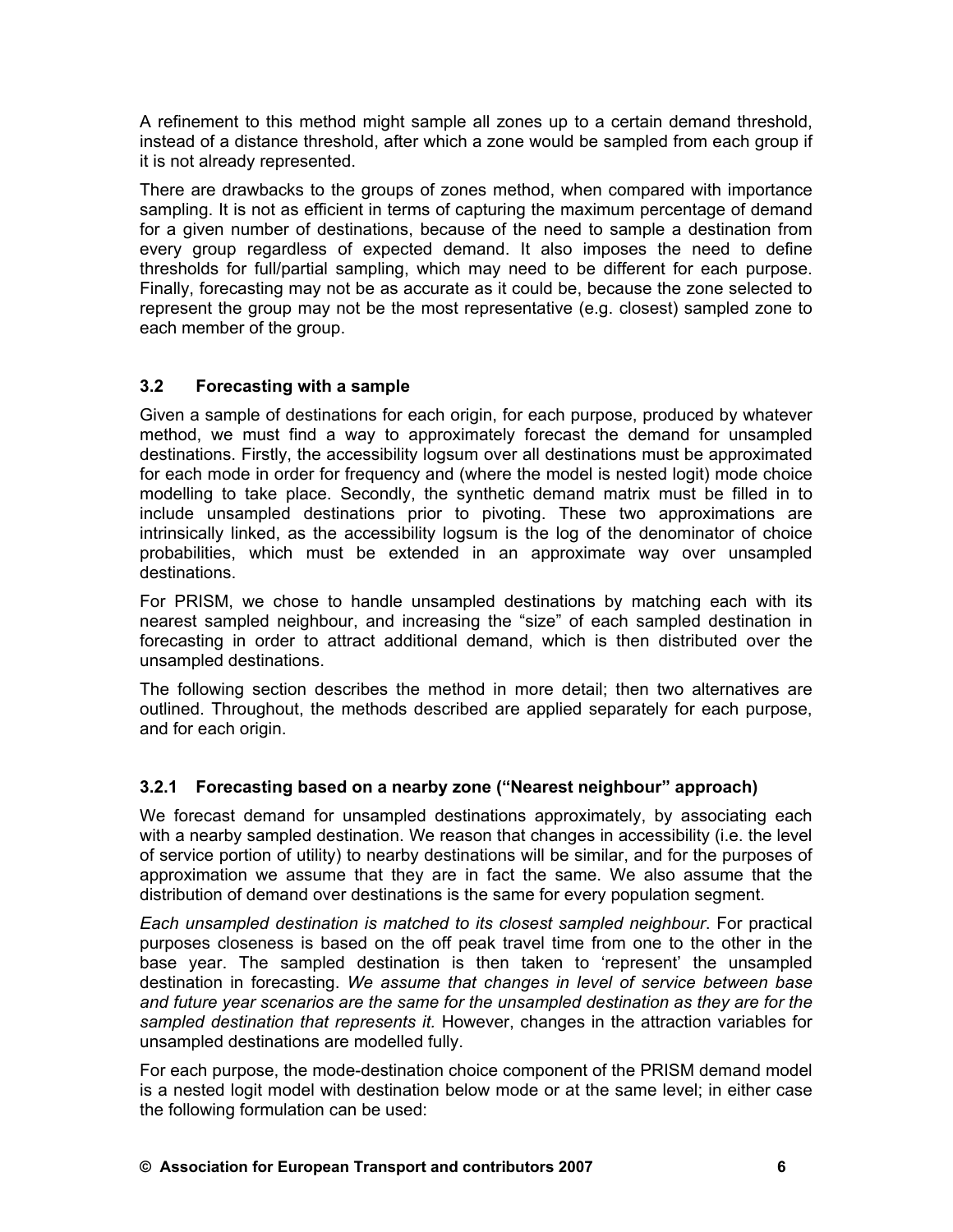$$
P_{m,d,n} = \frac{\exp V_{m,d,n}}{\sum_{D} \exp V_{m,D,n}} \frac{\left(\sum_{D} \exp V_{m,D,n}\right)^{\theta}}{\sum_{M} \left(\sum_{D} \exp V_{M,D,n}\right)^{\theta}}
$$
(0.1)

where  $P_{m,d,n}$  is the probability of choosing mode m, destination d for a traveller in population segment n.  $V_{m,d,n}$  is the utility of mode m, destination d for a traveller in population segment n, and it includes an additive term  $\log S_d$ , where  $S_d$  is the attraction variable for destination d. Therefore, **Error! Reference source not found.** can be reformulated:

$$
P_{m,d,n} = \frac{S_d \exp V'_{m,d,n}}{\sum_{D} S_D \exp V'_{m,D,n}} \frac{\left(\sum_{D} S_D \exp V'_{m,D,n}\right)^{\theta}}{\sum_{M} \left(\sum_{D} S_D \exp V'_{M,D,n}\right)^{\theta}}
$$
(0.2)

where  $V'_{m,d,n}$  is the utility without the attraction variable. It is a linear combination of mode specific constants and linear in parameters level of service terms, all of which may differ by population segment.  $\theta$  lies between zero and one: for some purposes it is equal to one, in which case the model is multinomial logit (MNL).

For a given mode, if changes in level of service between base and future year scenarios are the same for two destinations and there is no change in attraction variables, then for each population segment the demand for that mode will be divided between the two destinations in the same proportion in the base and future year scenarios. This is because the ratio of demand

$$
P_{m,d(1),n} : P_{m,d(2),n}
$$
  
=  $S_{d(1)} \exp V'_{m,d(1),n} : S_{d(2)} \exp V'_{m,d(2),n}$  (0.3)

will not change.

When demand is summed over population segments, it is no longer true that the total for the mode will be divided between the two destinations in the same proportion in the base and future year scenarios. That is, the ratio of total demand

$$
\sum_{N} F_{N} P_{m,d(1),N} : \sum_{N} F_{N} P_{m,d(2),N} \tag{0.4}
$$

may change, if the ratio (0.3) is different for each population segment n.  $F<sub>n</sub>$  is the total number of tours made by travellers in segment n, for the purpose and origin in question.

When forecasting for unsampled destinations, *we assume that the ratio of demand (for a given mode) between an unsampled destination and the sampled destination which represents it is the same for all population segments*. We assume that it is equal to the ratio of total demand (0.4). In the base year, this ratio can be taken from the synthetic base matrix for the purpose in question.

Based on these assumptions, the forecasting procedure is carried out as follows: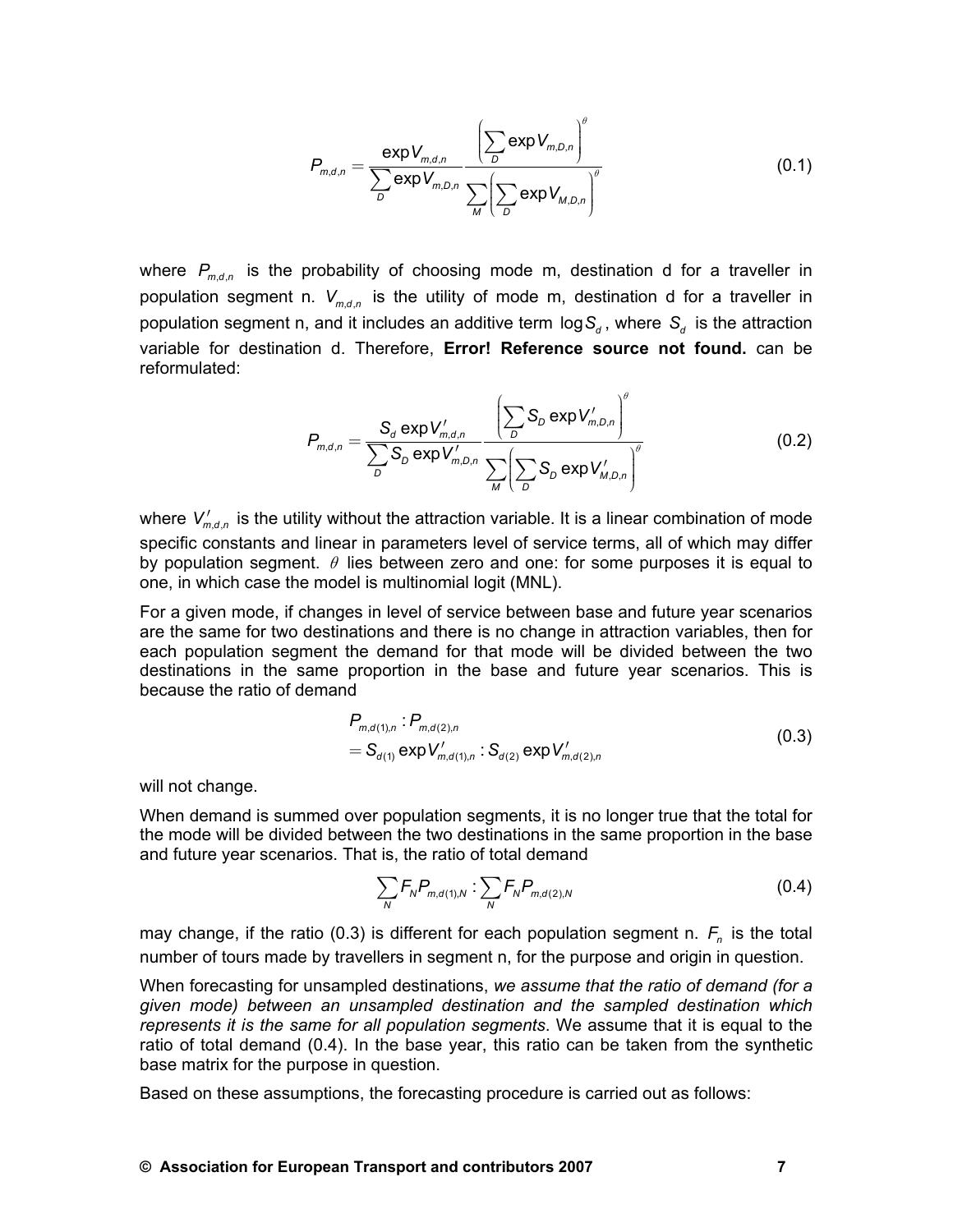- 1. For each unsampled destination, we identify the nearest sampled destination. That destination will 'represent' the unsampled destination in forecasting.
- 2. In forecasting, for each mode<sup>7</sup>, we increase the attraction of each sampled destination so that it will capture the demand not only for itself, but for all the unsampled destinations that it represents. The exact calculations involved are described in section 3.3. Briefly, we increase the attraction of the destination in proportion to the desired increase in demand. This is calculated based on the demand for each destination in the base year, and any changes in attraction variables.
- 3. By increasing the attraction of each sampled destination to represent the missing unsampled destinations, we can carry out tour frequency and mode-destination forecasting consistently, using the logsum over the inflated sampled destinations for frequency and mode choice forecasting.
- 4. After forecasting, we redistribute the demand forecast for each sampled destination over the unsampled destinations that it has been taken to represent. The demand is distributed in proportion to base year demand, adjusted to take account of attraction variable changes.

This procedure is relatively straightforward to implement. It is necessary to calculate an expanded attraction variable (or an expansion factor) for each sampled destination, for each mode; and a redistribution matrix is needed to redistribute the forecast demand over unsampled destinations.

### **3.2.2 Forecasting based on multiple nearby zones**

The nearest neighbour approach above could be taken a step further by forecasting demand for an unsampled destination by associating it with more than one nearby sampled destination.

Each sampled destination gives rise to an estimate of demand for the unsampled destination, by making the same assumption as previously: that demand is divided between the two destinations in a constant ratio (after accounting for attraction changes). We can then forecast approximate demand for the unsampled destination as an average of the estimates produced by the sampled destinations. This could be a weighted average, possibly assigning more weight to the estimates from nearer sampled destinations.

In essence, the unsampled destination is split into a number of smaller destinations, each of which is matched to a different sampled destination.

To represent the unsampled destination in forecasting, we would increase the attraction of each sampled destination enough to capture the desired fraction of the demand for the unsampled destination. The demand would be distributed across the sampled destinations in whatever proportions would be used in the weighted average approximate demand forecast.

This appeal of this approach is that it allows us to take information from more than one sampled destination to forecast the demand for an unsampled destination. Given two neighbouring unsampled destinations, one of which is slightly closer to sampled destination A, and the other slightly closer to sampled destination B, we will forecast demand for each using information from both A and B, but in different proportions. This provides a 'smoothing' of demand changes between A and B.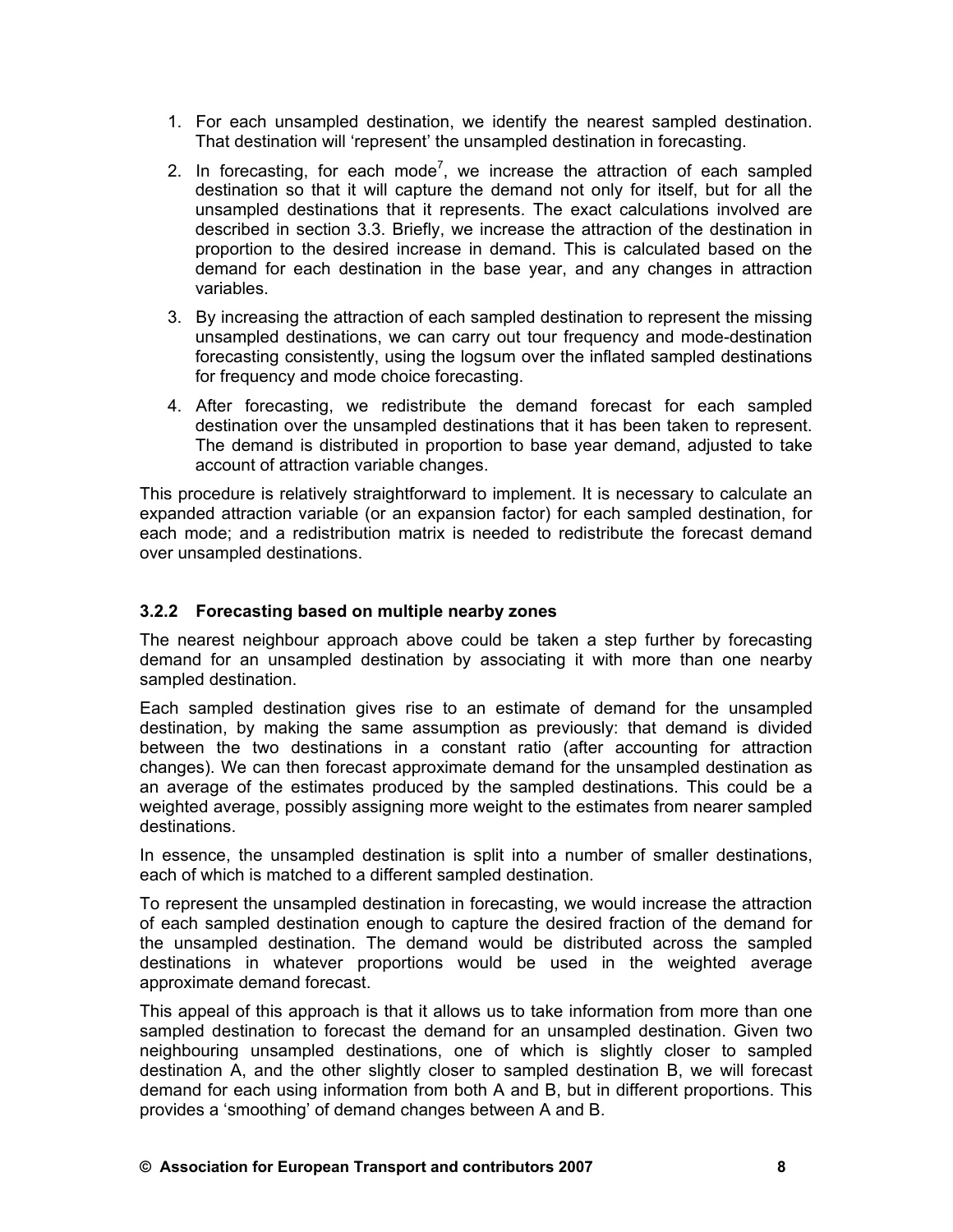The disadvantages of the approach are two-fold:

- 1. The calculations involved are not straightforward to implement in practice, and may involve a slight increase in run time.
- 2. We must make arbitrary assumptions about how to weight approximate demand forecasts from different nearby destinations.

For these reasons, this approach was rejected in favour of the nearest-neighbour approach.

#### **3.2.3 Forecasting assuming constant accessibility changes**

A simpler way of forecasting demand for unsampled destinations is to assume that, between base and future scenarios, the proportional increase in attractiveness for each unsampled zone is equal to the proportional increase in attractiveness of the total set of sampled zones – after taking into account any changes in attraction variables.

We forecast demand for unsampled destinations by dividing the overall demand for each mode between

- 1. the set of sampled destinations, taken as a whole, and
- 2. each unsampled destination

in the same ratio that it was divided in the base scenario, after correcting for changes in attraction variables. There is no distinction between different unsampled destinations.

A consequence of this assumption is that we will forecast tour frequency changes by taking the accessibility 'expsum' over the set of sampled destinations for the mode in question, and multiplying it by the ratio (total demand : demand for sampled destinations) for the mode from the base year scenario<sup>8</sup>. In terms of discrete choice modelling, the 'expsum' is the sum of the exponentiated utilities of the destination alternatives. The accessibility 'logsum' is just the logarithm of the expsum.

An advantage of this approach is that the calculations involved are straightforward, although there is a complication in the case of a new development, where a destination might be unavailable in the base scenario but not in future. However, the approach is limited in the sense that all unsampled destinations are treated equally. There is no consideration of the geographical location of the destinations, and any advantage gained by selecting a destination sample intelligently is lost. For these reasons, the approach was rejected in favour of the nearest-neighbour approach.

## **3.3 Technical considerations**

This section lays out some of the technical details of the destination sampling procedure. It specifies exactly how unsampled destinations are be represented by sampled destinations in forecasting, how destinations that are unavailable in the base or future year scenario are handled, and how the added complication of park and ride modelling in PRISM is addressed.

#### **3.3.1 Representing unsampled destinations**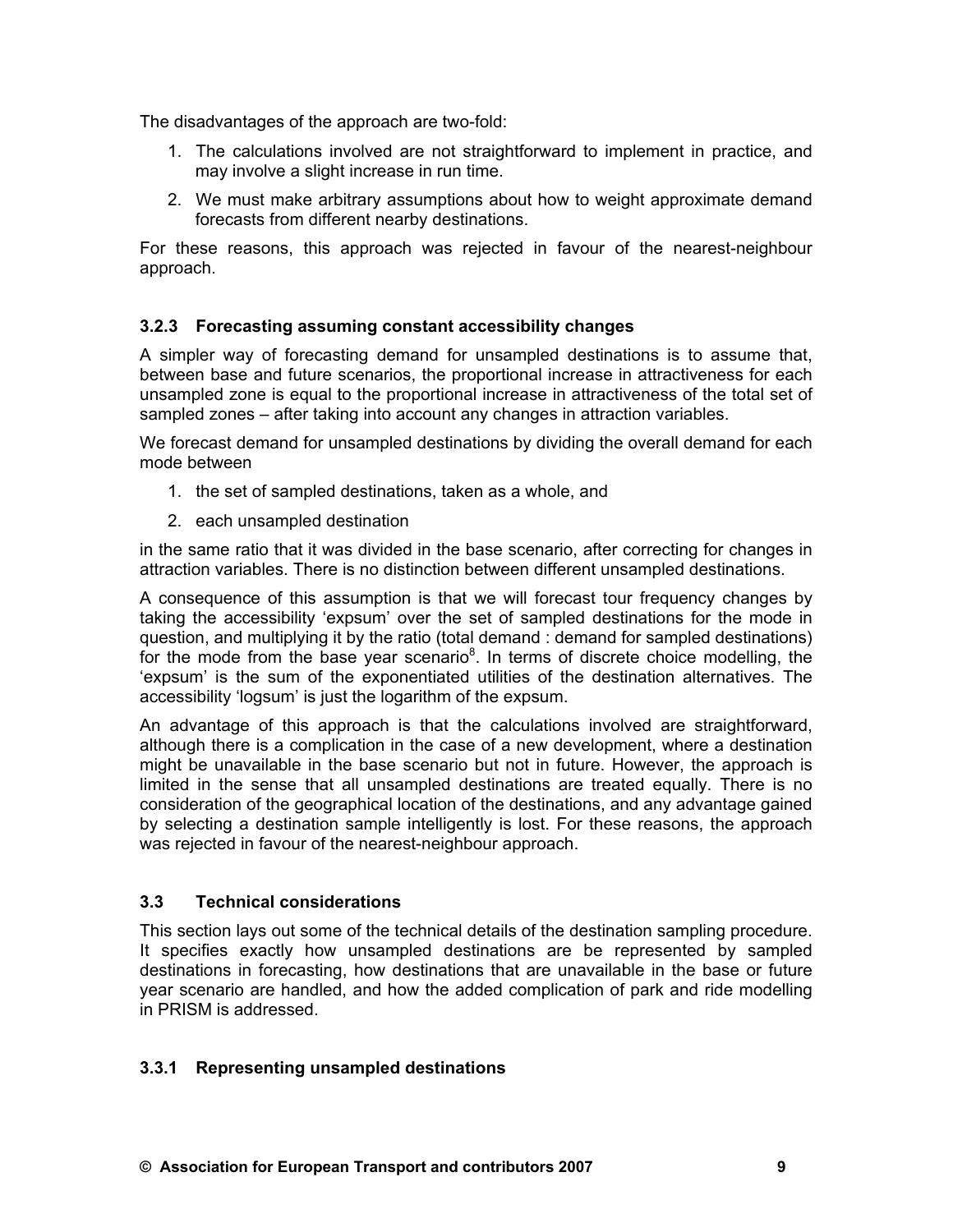In the nearest neighbour approach, unsampled destinations are be represented by associating each with its nearest sampled neighbour. The attraction of each sampled destination will be increased to capture the expected demand for all the unsampled destinations it represents, and the demand forecast will then be redistributed across those destinations.

Specifically, suppose that (for a given purpose, origin and mode) a sampled destination  $D_0$  is chosen to represent each of the unsampled destinations  $D_1, \ldots, D_n$ . If the number of (synthetic) tours forecast to each destination in the base year is  $T_i$  ( $i = 1, ..., n$ ), the attraction variables in the base year are  $S_i^b$  and the attraction variables in a forecasting year are  $S_i^f$ , then for each destination we can calculate

$$
R_i = T_i \frac{S_i^f}{S_i^b} \tag{0.5}
$$

There will not be a problem with  $S_i^b$  being zero here, because any destination that is unavailable in the base year will not be involved in the destination sampling process: if it is available in a forecasting year, it will be added to the destination sample and will represent only itself in forecasting (see section 3.3.2).

In the absence of any information about accessibility/level of service changes, we would expect demand in a future year to be distributed over the destinations in the ratio  $R_0 : R_1 : ... : R_n$ . Therefore, in order to capture the attractiveness of the unsampled destinations  $D_1, \ldots, D_n$ , we increase the attraction of sampled destination  $D_0$  by the factor  $_{0}$  +  $_{1}$ 0  $R_{0}+R_{1}+\ldots+R_{n}$ *R*  $+R_1+\ldots+R_n$  in forecasting. The attraction of the sampled destination in forecasting

will therefore be

$$
\tilde{S}_0^t = \frac{S_0^b}{T_0} (R_0 + R_1 + \dots + R_n)
$$
\n(0.6)

Note that (0.6) is still valid if the attraction variable of the sampled destination becomes zero in a future year, that is if  $S_0^f = 0$ .

The result of this is two-fold:

- 1. We increase the accessibility logsum so that it represents the destination alternatives  $D_1, \ldots, D_n$ , so mode choice and tour frequency modelling can take place;
- 2. We predict increased demand for destination  $D_0$ , which should be distributed over  $D_0$  and the unsampled destinations  $D_1, \ldots, D_n$ .

After demand modelling using the destination sample, but before pivoting, we can redistribute the demand for  $D_0$  over  $D_0$  and the unsampled destinations  $D_1, \ldots, D_n$  by dividing it in the ratio  $R_0 : R_1 : ... : R_n$ .

#### **3.3.2 Unavailable destinations**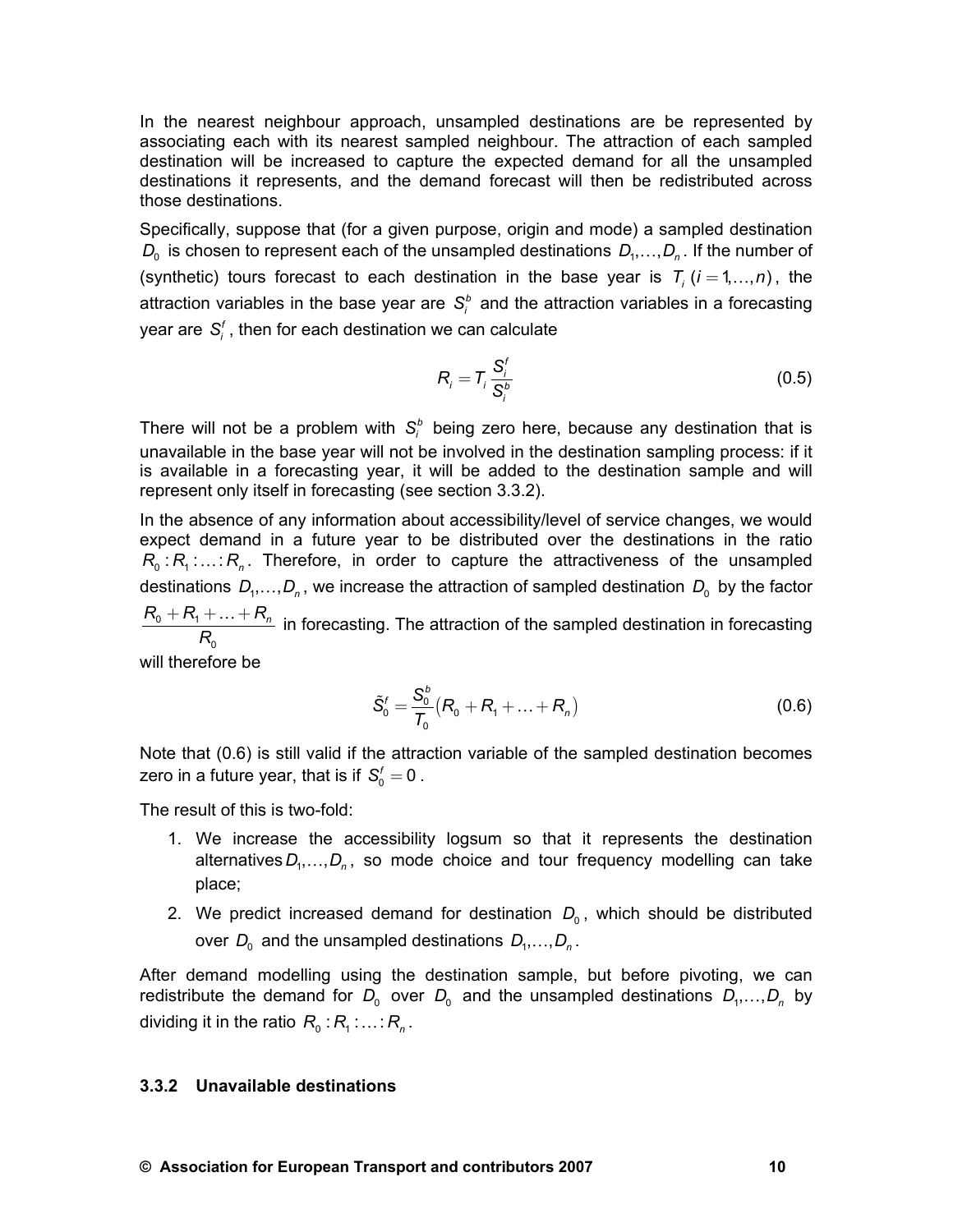In either the base year and/or a forecasting year, for a given purpose, any destination could be unavailable either for all modes (if the attraction variable is zero) or one particular mode (e.g. if there is no network connection for a PT mode). The destination sampling procedure needs to account for this.

If a destination is unavailable for all modes in the base year, it will not be selected as part of the destination sample. If it becomes available in a forecasting year, it will be added to the sample, but will not be eligible to represent any unsampled destinations in forecasting. That is because the calculations involved depend on knowing the ratio of attraction variable to demand in the base year (see equation (0.6) above). It will 'represent' only itself.

If a destination is unavailable for some, but not all modes in the base year, then it will not be eligible to represent unsampled destinations in forecasting for those particular modes. Again, this is because the ratio in (0.6) cannot be calculated for those modes. It can happen, therefore, that some *unsampled* destinations will be represented by different sampled destinations for different modes, because the nearest sampled destination is not available for some modes. When selecting the destination sample, an additional step is needed to make sure that at least one available destination is selected for each mode.

If a destination is available in the base year but becomes unavailable in the future year for some or all modes this does not present a calculation problem. The calculations in section 3.3.1 can still be carried out whether the destination is sampled or not. However, if a sampled destination becomes unavailable for some modes because of network changes, the result of the calculations will be that zero demand is forecast to all the unsampled destinations that the sampled destination represents, for those modes. This could occur if, for example, a public transport service was terminated. In such a scenario, the key assumption of destination sampling (that level of service changes are the same for nearby destinations) might be considered inappropriate, so a model run without destination sampling would be recommended.

## **3.3.3 Park and ride modelling**

The implementation of destination sampling in PRISM is complicated by the park and ride model used for train and metro modes, for some purposes<sup>9</sup>. The park and ride modelling methodology is described by Fox (2005). Briefly, for train and metro tours, for each origin and destination, a choice between three access modes is modelled:

- 1. Car driver access, with a choice of park and ride access station;
- 2. Car passenger access, with a choice of park and ride access station;
- 3. 'Other' access, meaning the PT network is used for the entire journey.

In addition, it is possible to run the model without park and ride modelling for applications where accurate representation of PT movements is not required. This saves demand model run time. It is equivalent to making car driver and car passenger access unavailable, so that the PT network is used for the entire journey for any train or metro tour.

Park and modelling complicates the destination sampling process. For different destinations, demand will tend to be divided between access modes in different proportions. In particular, an unsampled destination will tend to have demand divided over access modes in a different ratio to the sampled destination that represents it in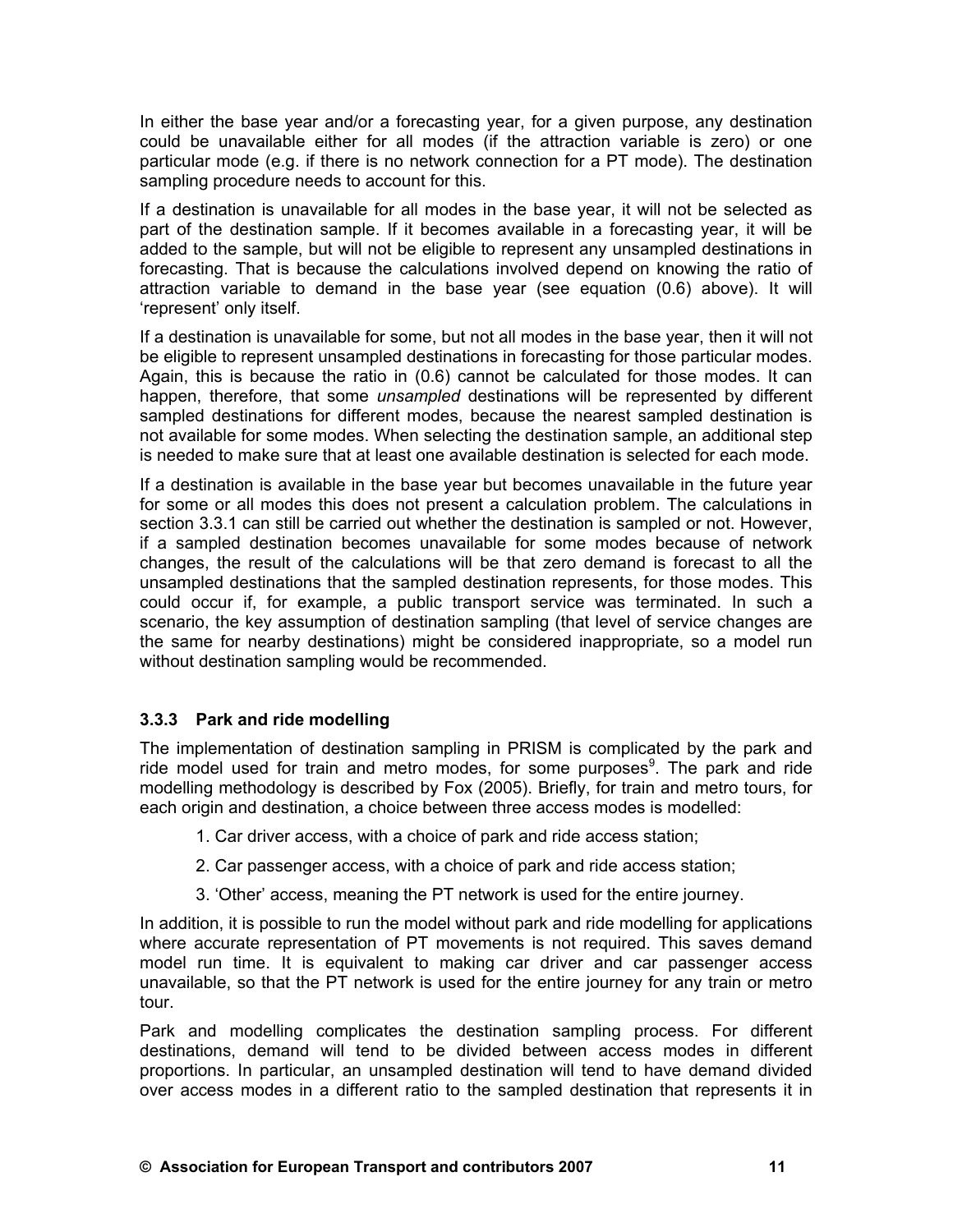forecasting. In extreme cases, some access modes may be unavailable for one destination but available for the other.

To overcome this problem, each main mode/access mode combinations is treated as a separate mode in destination sampling, in the same way that main modes are treated separately. That is, the destination sample for each origin must contain at least one destination that is available by each mode, unsampled destinations may be represented by different sampled destinations for each mode where there are availability issues, and the calculations in section 3.3.2 are carried out separately for each mode.

In PRISM 2.0 access mode choice is on the same level as destination choice in the nested logit model structure for all three purposes that use P&R modelling. Therefore, the approach of treating each main mode/access mode combination as a separate mode is consistent with the overall model structure and no further correction is necessary. However, it is possible within the park and ride modelling methodology that access mode choice *could* be nested below destination for some purposes. In such a case, it would be necessary to correct the overall utility of each sampled destination by train or metro with an additional term, because the expansion for each access mode does not generate the correct overall increase in utility.

A destination sample must be created from a base year model run with park and ride modelling switched on, in order to be used for a forecasting run with park and ride modelling switched on. Such a sample can then also be used for a forecasting run with park and ride modelling switched off: the calculations are carried out for 'other' access only.

For an unsampled destination, car driver and car passenger access tours will be distributed over access stations in forecasting in the same ratio that they are distributed for the sampled destination that represents the unsampled destination. This approximation is adequate for most applications: for a detailed study of park and ride access station choice it might not be appropriate to use destination sampling.

### **4 BASE YEAR PERFORMANCE**

This section reports the performance of destination sampling in the base year, in terms of the accuracy of the forecasts when compared to a model run without destination sampling. Base year results can be used to assess the amount of error introduced into the model forecasts by one of the two assumptions of destination sampling: *that the ratio of demand (for a given mode) between an unsampled destination and the sampled destination which represents it is the same for all population segments*. This might be termed the segmentation error.

To assess the amount of error introduced by the second assumption of destination sampling - *that changes in level of service between base and future year scenarios are the same for the unsampled destination as they are for the sampled destination that represents it* - results from future year model runs are required. Results to show future year performance are not yet available.

For commute, shopping and other travel purposes, destination samples and distribution factors have been generated from a base year run with linear income averaging over income segments and with three park and ride station alternatives. The case with three park and ride stations has been chosen because it allows the attractiveness of each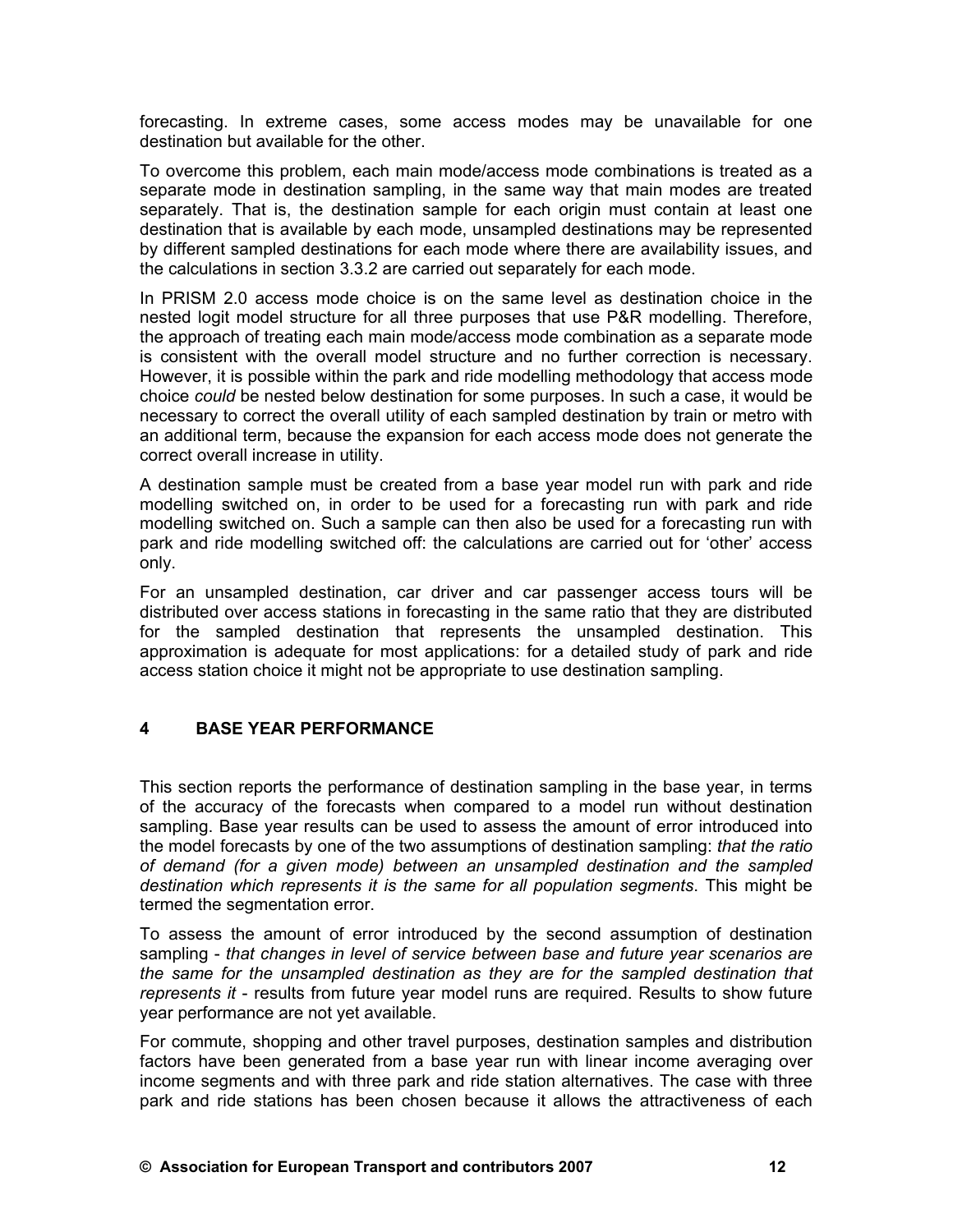destination by train and metro with park and ride access to be measured most accurately in the base year.

For education purposes, destination samples and distribution factors have been generated from a base year run with full income segmentation (there is no park and ride modelling for these purposes).

The samples have been chosen to directly capture 90% of base year demand, with the remaining 10% of demand being forecast indirectly on the basis of base year demand patterns. Table 5 shows the proportion of base year demand actually captured for each purpose. It also shows the percentage of zones sampled, giving an approximate estimate of the run time required for the sampled runs compared with a full run.

|                        | Commute | Shopping | Other  | Primary | Secondary | Tertiary |
|------------------------|---------|----------|--------|---------|-----------|----------|
| Zones                  | 275     | 98       | 231    | 43      | 44        | 104      |
| Percentage<br>of zones | 30.6    | 10.9     | 25.7   | 4.8     | 4.9       | 11.6     |
| Demand<br>Captured     | 90.37%  | 89.72%   | 90.25% | 89.98%  | 89.81%    | 89.42%   |

**Table 5: Demand coverage by destination samples** 

Some purposes fall slightly short of 90% demand coverage. This can be explained by a slight change to the sampling procedure to ensure that at least one sampled destination is available by train, metro and bus. The numbers of zones to be sampled for each purpose were determined on the assumption that the entire sample would be selected by importance sampling.

Results are shown for a base year model run with three park and ride stations and linear income averaging. For commute, shopping and other purposes this is the scenario which was used to generate the destination samples. For education purposes, there is a difference: the samples were generated based on full income segmentation.

# **4.1 Overall demand by mode and purpose**

Table 6 shows the total demand by mode and purpose forecast by a full model run and a run with destination sampling. The difference between total full run and sampling run demand is no more than 5% for any mode and purpose. The greatest differences in percentage terms are for metro tours for other purposes.

## **4.2 Demand matching by destination**

For each mode and purpose, Table 7 shows the total absolute difference between full run and sampling run demand, analysed on an O-D basis. The absolute difference is expressed as a percentage of total full run demand.

The percentages in Table 7 are necessarily larger than those in Table 6, where only differences in total demand were measured. The greatest differences are still for metro tours for other purposes. The biggest difference is just over 7%.

# **4.3 Demand matching by time period**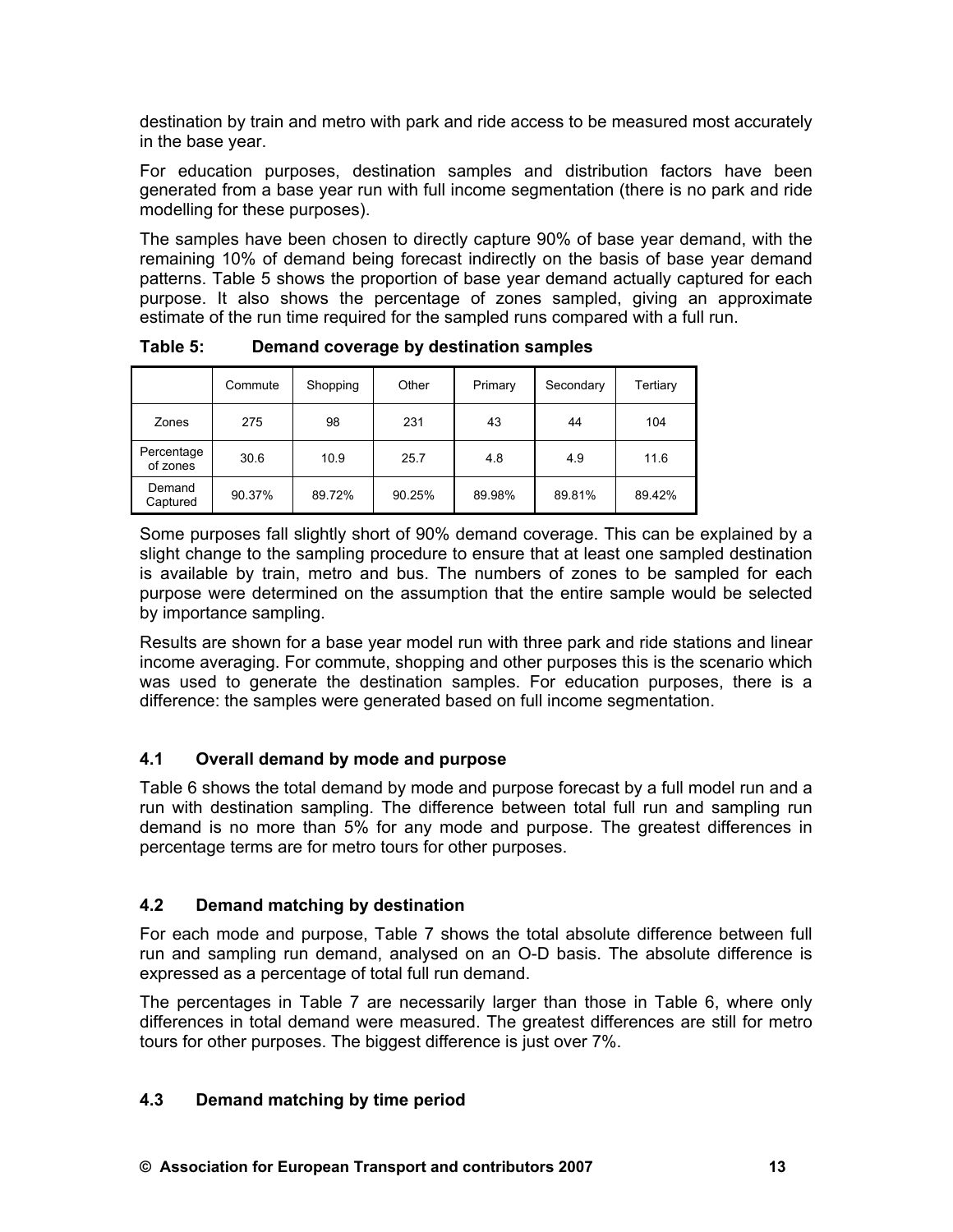For assigned modes, tours are distributed across time periods. All modes except for car driver use fixed time period proportions, while for car driver the time of day choice model is run for all destinations (sampled and unsampled), so the distribution of demand over time periods in a destination sampling run will be absolutely consistent with a full run, for a given O-D pair. This has been verified.

### **4.4 Tour length distributions**

Table 7 shows mean tour lengths by mode and purpose for a full run and a sampling run. Table 8 shows standard deviations. Qualitatively, the results are very similar, and we can conclude that the destination sampling run reproduces full run trip lengths well.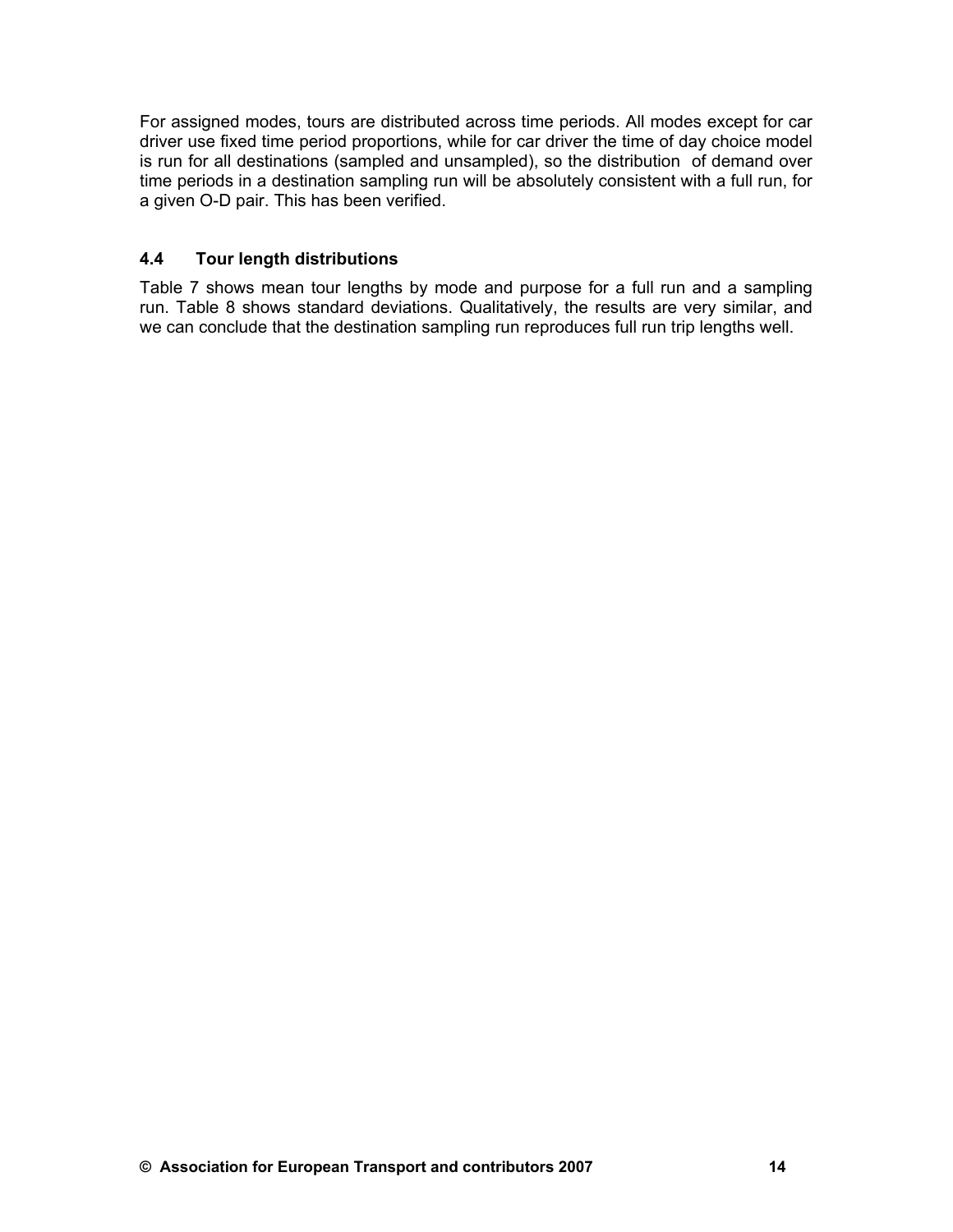|           |          | Car D    | Car P   | Train<br>(Car D) | Train<br>(Car P) | Train<br>(Other) | Metro<br>(Car D) | Metro<br>(Car P) | Metro<br>(Other) | <b>Bus</b> | Cycle    | Walk     | Taxi     |
|-----------|----------|----------|---------|------------------|------------------|------------------|------------------|------------------|------------------|------------|----------|----------|----------|
|           | Full run | 797440   | 99416   | 6080             | 2372             | 7847             | 541              | 229              | 1430             | 135982     | 14721    | 86874    | 5089     |
| Commute   | Sampling | 797440   | 99417   | 6092             | 2384             | 7865             | 541              | 229              | 1430             | 135971     | 14723    | 86863    | 5088     |
|           | Error    | 0.00%    | 0.00%   | 0.20%            | 0.53%            | 0.23%            | $-0.09%$         | $-0.13%$         | 0.01%            | $-0.01%$   | 0.01%    | $-0.01%$ | $-0.01%$ |
|           | Full run | 207602   | 108013  | 2408             | 555              | 4297             | 549              | 141              | 1693             | 157699     | 3319     | 63756    | 2213     |
| Shopping  | Sampling | 207593   | 108018  | 2407             | 551              | 4275             | 548              | 137              | 1667             | 157588     | 3319     | 63758    | 2213     |
|           | Error    | 0.00%    | 0.00%   | $-0.05%$         | $-0.86%$         | $-0.52%$         | $-0.19%$         | $-2.56%$         | $-1.52%$         | $-0.07%$   | $0.00\%$ | $0.00\%$ | $0.00\%$ |
|           | Full run | 232577   | 97023   | 1700             | 898              | 3404             | 6                | 32               | 467              | 66506      | 3299     | 54364    | 6312     |
| Other     | Sampling | 232581   | 97021   | 1698             | 890              | 3318             | 6                | 31               | 445              | 66475      | 3299     | 54363    | 6312     |
|           | Error    | $0.00\%$ | 0.00%   | $-0.11%$         | $-0.96%$         | $-2.52%$         | $-2.36%$         | $-2.94%$         | $-4.76%$         | $-0.05%$   | $0.00\%$ | $0.00\%$ | $0.00\%$ |
|           | Full run |          | 103708  |                  |                  | 1426             |                  |                  | 321              | 22750      | 229      | 176052   | 687      |
| Primary   | Sampling |          | 103605  |                  |                  | 1377             |                  |                  | 316              | 22487      | 229      | 175826   | 687      |
|           | Error    |          | $-0.1%$ |                  |                  | $-3.4%$          |                  |                  | $-1.6%$          | $-1.2%$    | $-0.1%$  | $-0.1%$  | 0.0%     |
|           | Full run | 2506     | 38367   |                  |                  | 13982            |                  |                  | 1556             | 87995      | 2699     | 98713    | 1350     |
| Secondary | Sampling | 2516     | 38334   |                  |                  | 13779            |                  |                  | 1550             | 87927      | 2696     | 98580    | 1349     |
|           | Error    | 0.4%     | $-0.1%$ |                  |                  | $-1.5%$          |                  |                  | $-0.4%$          | $-0.1%$    | $-0.1%$  | $-0.1%$  | $-0.1%$  |
|           | Full run | 46324    | 8434    |                  |                  | 10145            |                  |                  | 632              | 8901       | 669      | 38825    | 268      |
| Tertiary  | Sampling | 46324    | 8414    |                  |                  | 9895             |                  |                  | 610              | 8846       | 667      | 38765    | 267      |
|           | Error    | 0.0%     | $-0.2%$ |                  |                  | $-2.5%$          |                  |                  | $-3.5%$          | $-0.6%$    | $-0.3%$  | $-0.2%$  | $-0.3%$  |

**Table 6: Total demand by mode and purpose – number of tours**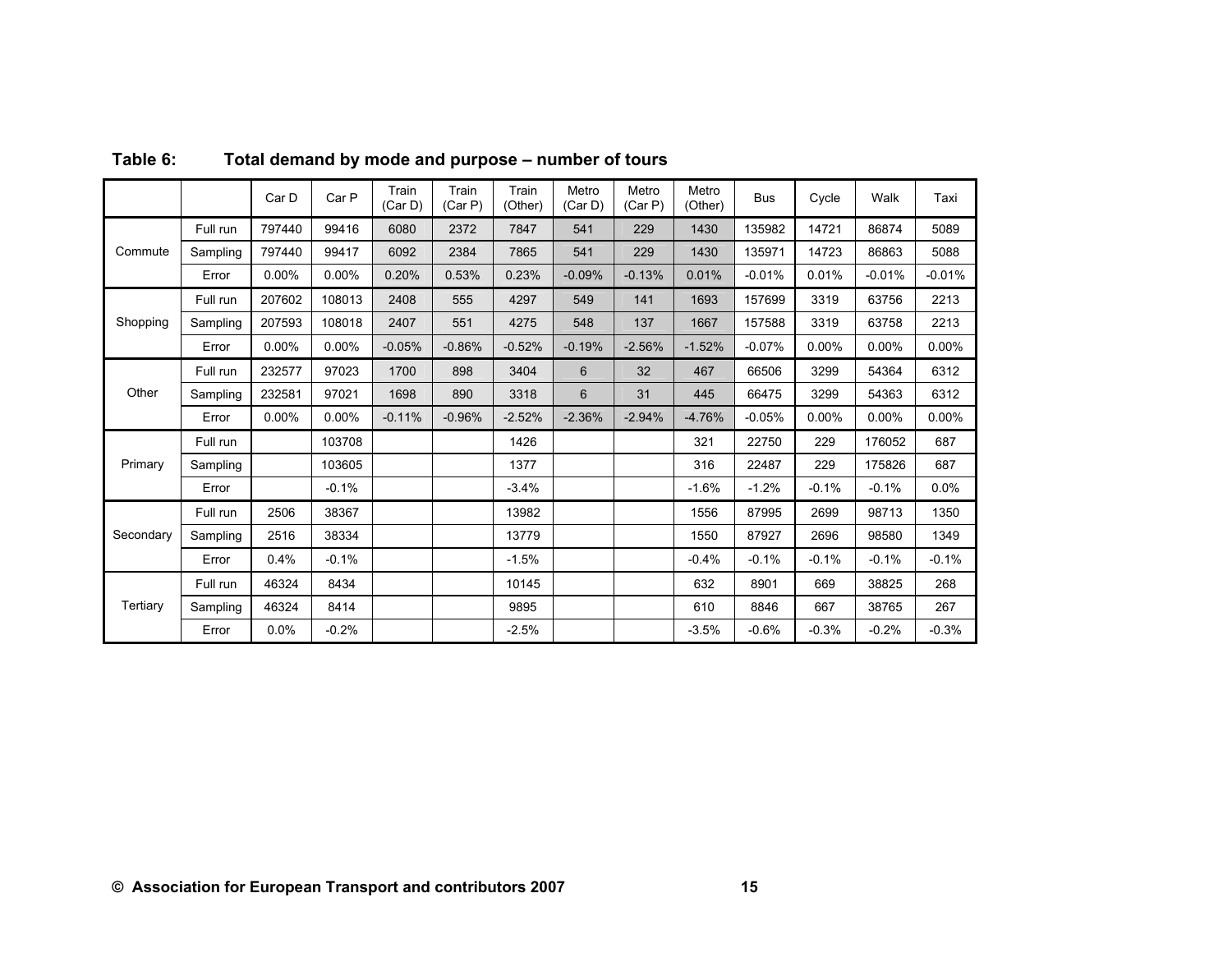|           | Car D | Car P    | Train<br>(Car D) | Train<br>(Car P) | Train<br>(Other) | Metro<br>(Car D) | Metro<br>(Car P) | Metro<br>(Other) | <b>Bus</b> | Cycle | Walk     | Taxi  |
|-----------|-------|----------|------------------|------------------|------------------|------------------|------------------|------------------|------------|-------|----------|-------|
| Commute   | 0.04% | 0.02%    | 1.98%            | 4.94%            | 0.30%            | 3.55%            | 6.28%            | 0.09%            | 0.02%      | 0.02% | 0.02%    | 0.05% |
| Shopping  | 0.12% | 0.01%    | 1.63%            | 3.14%            | 0.71%            | 4.74%            | 6.26%            | 1.77%            | 0.08%      | 0.03% | $0.00\%$ | 0.08% |
| Other     | 0.02% | $0.00\%$ | 2.33%            | 4.05%            | 2.94%            | 4.95%            | 7.14%            | 5.24%            | 0.07%      | 0.02% | $0.00\%$ | 0.03% |
| Primary   |       | 0.11%    |                  |                  | 3.74%            |                  |                  | 3.42%            | 1.24%      | 0.21% | 0.14%    | 0.94% |
| Secondary | 0.45% | 0.20%    |                  |                  | 2.10%            |                  |                  | 2.24%            | 0.27%      | 0.15% | 0.16%    | 0.34% |
| Tertiary  | 0.20% | 0.36%    |                  |                  | 2.90%            |                  |                  | 4.17%            | 0.68%      | 0.37% | 0.18%    | 0.59% |

**Table 7: Absolute difference between full run and sampling run demand**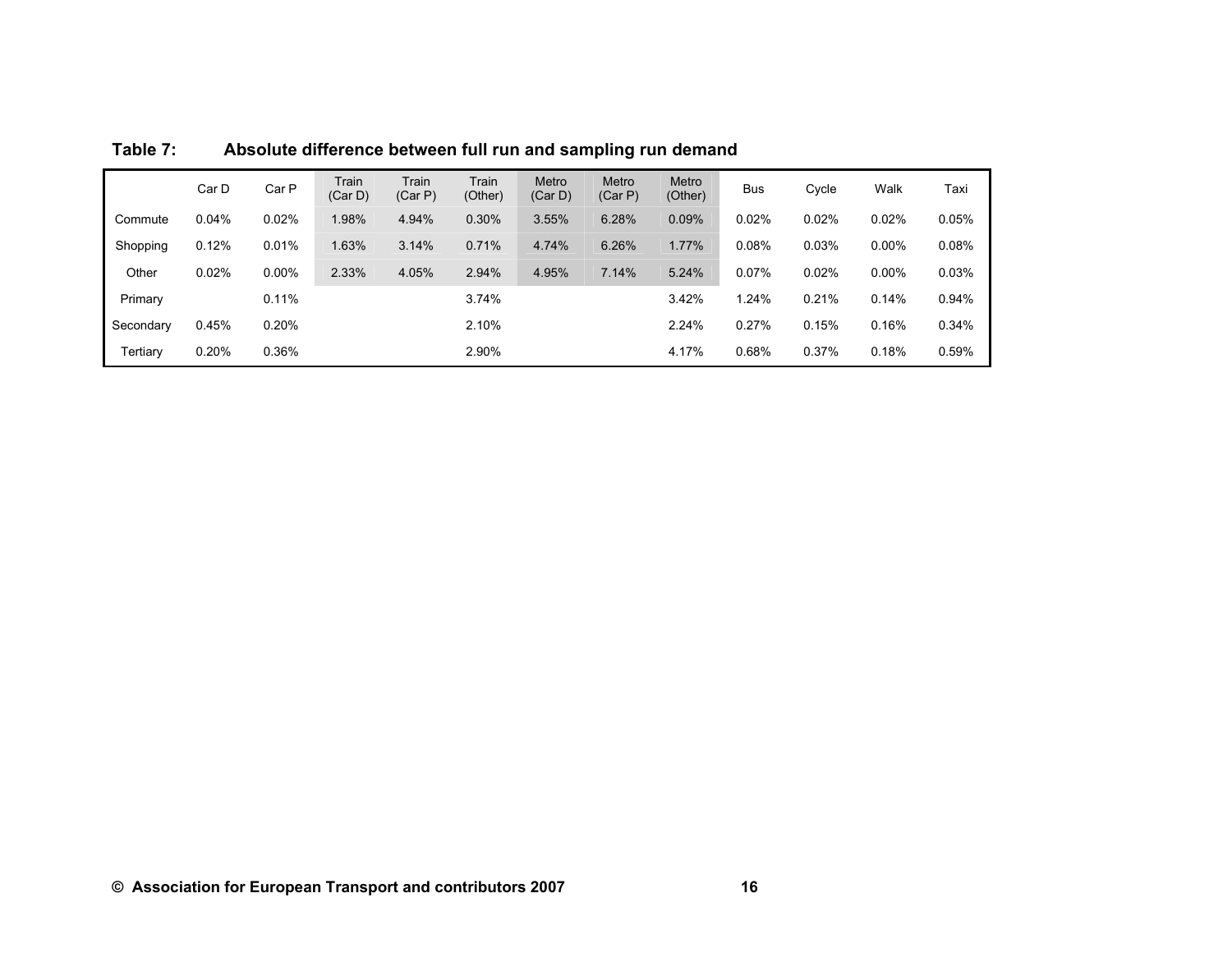|           |          | Car D | Car P | Train<br>(Car D) | Train<br>(Car P) | Train<br>(Other) | Metro<br>(Car D) | Metro<br>(Car P) | Metro<br>(Other) | <b>Bus</b> | Cycle | Walk | Taxi |
|-----------|----------|-------|-------|------------------|------------------|------------------|------------------|------------------|------------------|------------|-------|------|------|
| Commute   | Full run | 28.4  | 37.1  | 49.9             | 41.0             | 55.0             | 19.6             | 17.8             | 32.2             | 15.6       | 10.1  | 3.0  | 16.1 |
|           | Sampling | 28.4  | 37.1  | 49.8             | 41.0             | 55.0             | 19.5             | 17.8             | 32.2             | 15.6       | 10.1  | 3.0  | 16.1 |
| Shopping  | Full run | 13.7  | 18.0  | 30.5             | 30.9             | 32.0             | 12.8             | 11.9             | 31.2             | 11.0       | 5.8   | 3.4  | 10.1 |
|           | Sampling | 13.7  | 18.0  | 30.6             | 31.0             | 32.1             | 12.8             | 11.9             | 31.4             | 11.0       | 5.8   | 3.4  | 10.1 |
|           | Full run | 10.8  | 36.0  | 37.9             | 36.7             | 44.1             | 18.0             | 17.6             | 43.1             | 14.3       | 10.3  | 2.6  | 12.3 |
| Other     | Sampling | 10.8  | 36.0  | 37.9             | 36.7             | 44.3             | 17.5             | 17.5             | 43.5             | 14.3       | 10.3  | 2.6  | 12.3 |
| Primary   | Full run |       | 7.7   |                  |                  | 29.6             |                  |                  | 31.9             | 13.3       | 3.9   | 1.6  | 6.0  |
|           | Sampling |       | 7.7   |                  |                  | 29.7             |                  |                  | 32.1             | 13.3       | 3.9   | 1.6  | 6.1  |
| Secondary | Full run | 15.7  | 10.2  |                  |                  | 23.0             |                  |                  | 26.0             | 12.7       | 5.9   | 2.5  | 12.6 |
|           | Sampling | 15.7  | 10.2  |                  |                  | 22.9             |                  |                  | 25.9             | 12.7       | 5.9   | 2.5  | 12.6 |
|           | Full run | 10.6  | 21.9  |                  |                  | 48.7             |                  |                  | 38.2             | 16.0       | 7.3   | 1.9  | 10.4 |
| Tertiary  | Sampling | 10.6  | 21.9  |                  |                  | 48.9             |                  |                  | 38.3             | 16.0       | 7.3   | 1.9  | 10.3 |

# **Table 8: Mean trip lengths by mode and purpose / km**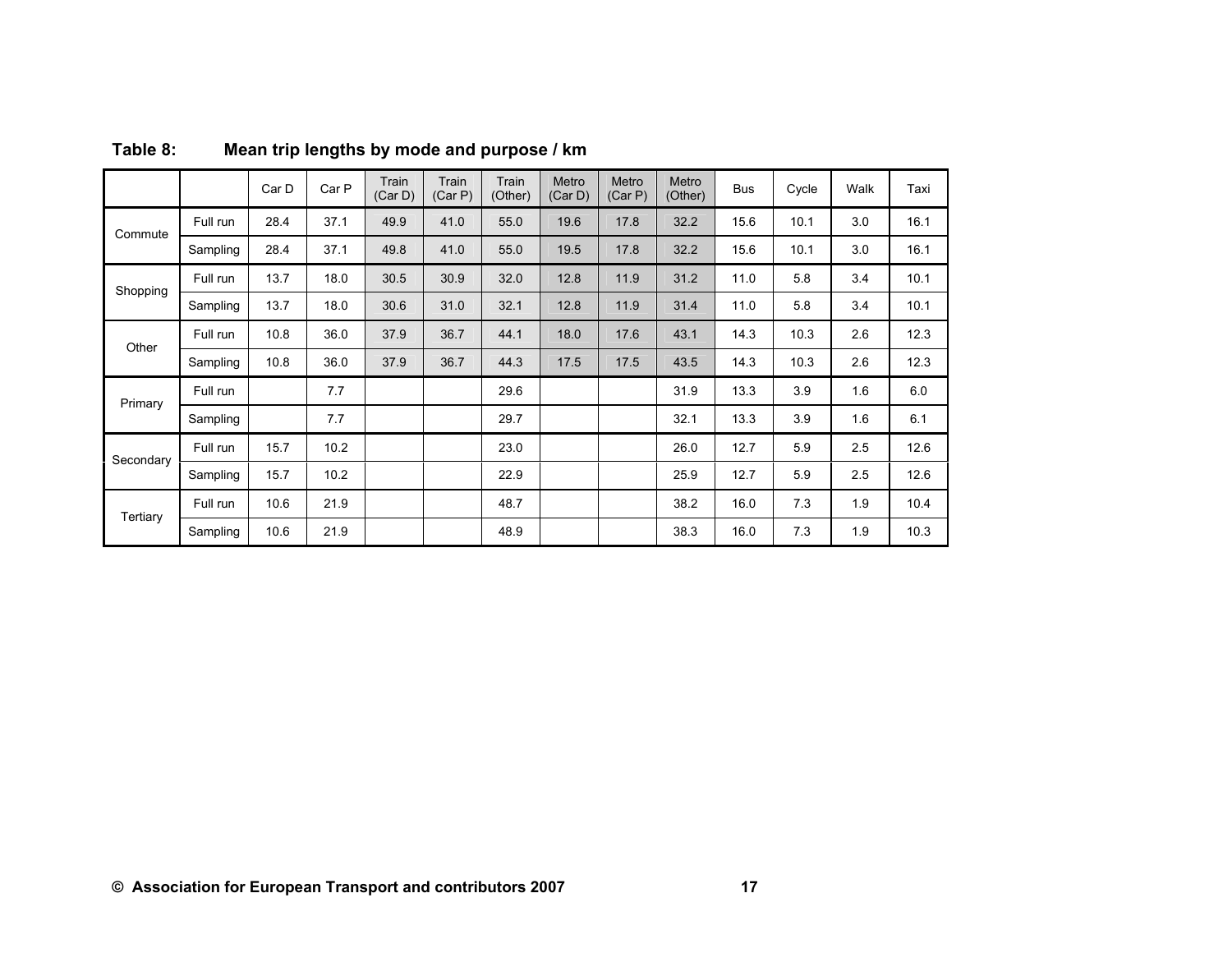|           |          | Car D | Car P | Train<br>(Car D) | Train<br>(Car P) | Train<br>(Other) | Metro<br>(Car D) | Metro<br>(Car P) | Metro<br>(Other) | <b>Bus</b> | Cycle | Walk | Taxi |
|-----------|----------|-------|-------|------------------|------------------|------------------|------------------|------------------|------------------|------------|-------|------|------|
| Commute   | Full run | 33.1  | 38.3  | 53.8             | 41.2             | 56.1             | 14.1             | 14.0             | 19.6             | 11.9       | 9.0   | 3.8  | 17.4 |
|           | Sampling | 33.1  | 38.3  | 53.8             | 41.1             | 56.1             | 14.0             | 13.9             | 19.6             | 11.9       | 9.0   | 3.8  | 17.4 |
| Shopping  | Full run | 15.7  | 19.1  | 24.9             | 27.4             | 24.1             | 10.4             | 10.2             | 20.7             | 8.9        | 6.4   | 3.9  | 10.2 |
|           | Sampling | 15.7  | 19.1  | 24.9             | 27.5             | 24.1             | 10.3             | 10.1             | 20.8             | 8.9        | 6.4   | 3.9  | 10.2 |
| Other     | Full run | 18.6  | 35.2  | 41.3             | 41.5             | 42.9             | 13.6             | 13.8             | 28.0             | 12.3       | 9.8   | 3.6  | 13.2 |
|           | Sampling | 18.6  | 35.2  | 41.3             | 41.5             | 43.1             | 13.1             | 13.6             | 28.3             | 12.3       | 9.8   | 3.6  | 13.2 |
| Primary   | Full run |       | 9.3   |                  |                  | 21.0             |                  |                  | 20.6             | 10.4       | 2.7   | 2.5  | 4.4  |
|           | Sampling |       | 9.3   |                  |                  | 21.2             |                  |                  | 20.6             | 10.3       | 2.7   | 2.5  | 4.5  |
| Secondary | Full run | 13.0  | 9.4   |                  |                  | 16.3             |                  |                  | 17.4             | 10.0       | 5.4   | 2.9  | 9.8  |
|           | Sampling | 13.0  | 9.4   |                  |                  | 16.2             |                  |                  | 17.4             | 9.9        | 5.4   | 2.9  | 9.8  |
| Tertiary  | Full run | 12.9  | 22.7  |                  |                  | 40.0             |                  |                  | 26.2             | 13.3       | 5.0   | 2.6  | 8.1  |
|           | Sampling | 12.9  | 22.7  |                  |                  | 40.3             |                  |                  | 26.3             | 13.3       | 4.9   | 2.6  | 8.0  |

**Table 9: Standard deviation of trip lengths by mode and purpose / km**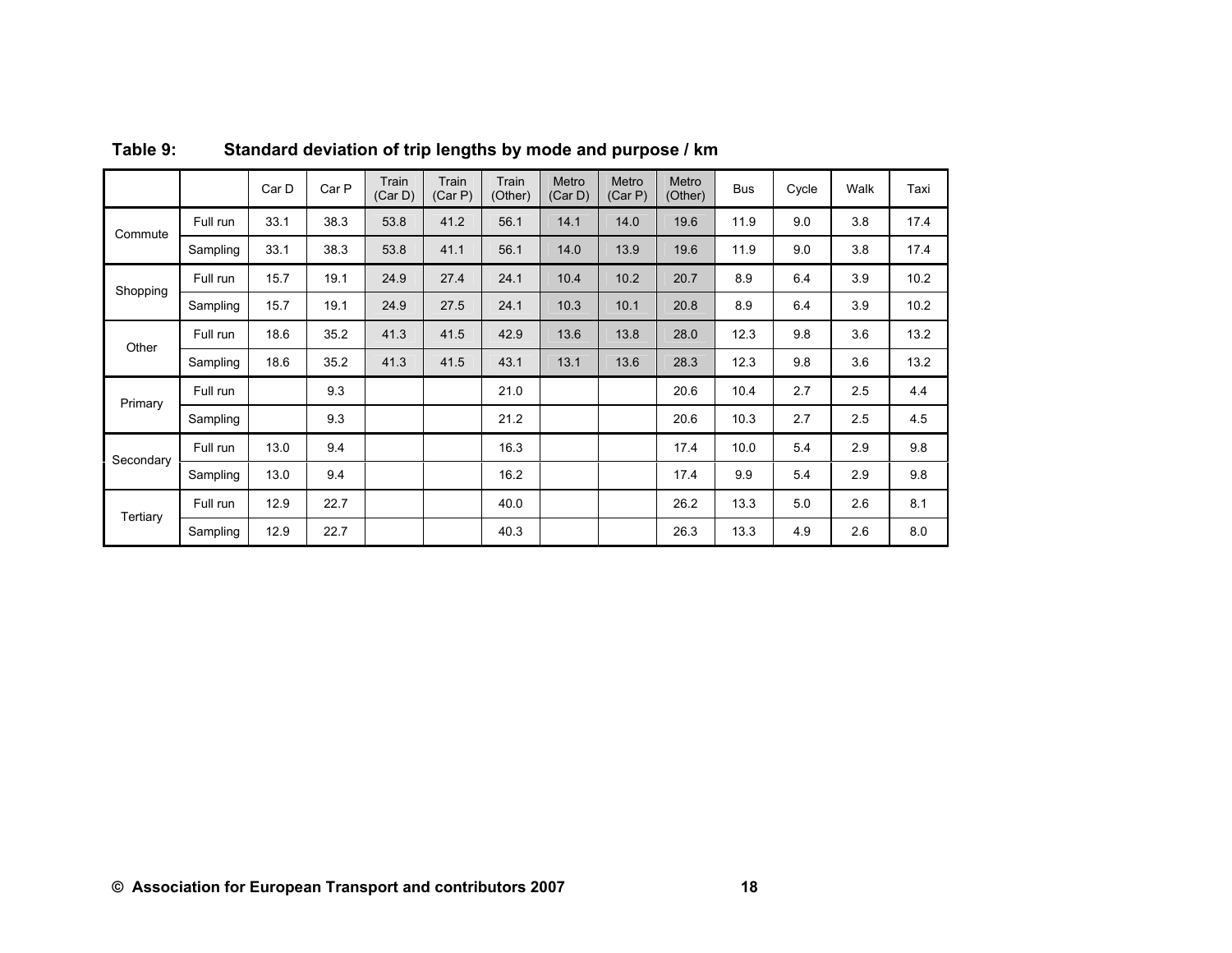## **5 RUN TIME SAVINGS**

Table 10 shows approximate model run times from an iteration of the PRISM demand and assignment models in forecasting. The figures are taken from a model run with full income segmentation, and one park and ride station alternative for each destination. The numbers of zones in Table 5 have been used, so that 90% of demand is forecast directly through the destination sample for each purpose.

#### **Table 10: Approximate run times for one iteration, with and without destination sampling (hours)**

|                             |                                              | Demand Model                |                 |                                 |                              |                     |       | Demand<br>Model /<br>Total |  |
|-----------------------------|----------------------------------------------|-----------------------------|-----------------|---------------------------------|------------------------------|---------------------|-------|----------------------------|--|
| No.<br>sampling<br>Sampling | Home-based<br>Work,<br>Shopping &<br>'Other' | Home-<br>based<br>Education | Other<br>Models | Pre- and<br>Post-<br>Processing | Demand<br><b>Model Total</b> | Assignment<br>Model | Total |                            |  |
|                             | 12                                           | 2.5                         | 0.5             | 3                               | 18                           | 6                   | 24    | 75%                        |  |
|                             | 4                                            |                             | 0.5             | 3                               | 8.5                          | 6                   | 14.5  | 59%                        |  |

The figures show that destination sampling yields a reduction of more than 50% in the run time of the demand model. This translates into a reduction of approximately 40% in the run time of a model iteration.

### **6 CONCLUSIONS**

Destination sampling in forecasting has been implemented in the PRISM model, using the methodology described in this paper. The method takes advantage of structure of the PRISM demand models, with destination choice nested below or at the same level as mode choice in the model tree structure. It results in a significant reduction in model run time (around 40% in this case). Results for the base year show that the segmentation error is small. Although comparative results from forecasting runs with and without destination sampling were not available in time for publication, the model application team have reported no problems with the model forecasts produced by destination sampling.

For large scale modelling applications, destination sampling would appear to provide a valuable saving in model run time without sacrificing the quality of model forecasts.

#### **References**

Algers, S., Daly, A.J., Kjellman, P., Widlert, S. (1996) Stockholm Model System (SIMS): Application. In: *Seventh World Conference on Transport Research*, edited by D Hensher, J. King, T. Oum, Pergamon.

Fox, J. (2005) Modelling Park-and-Ride in the West Midlands Region, *European Transport Conference, Strasbourg*.